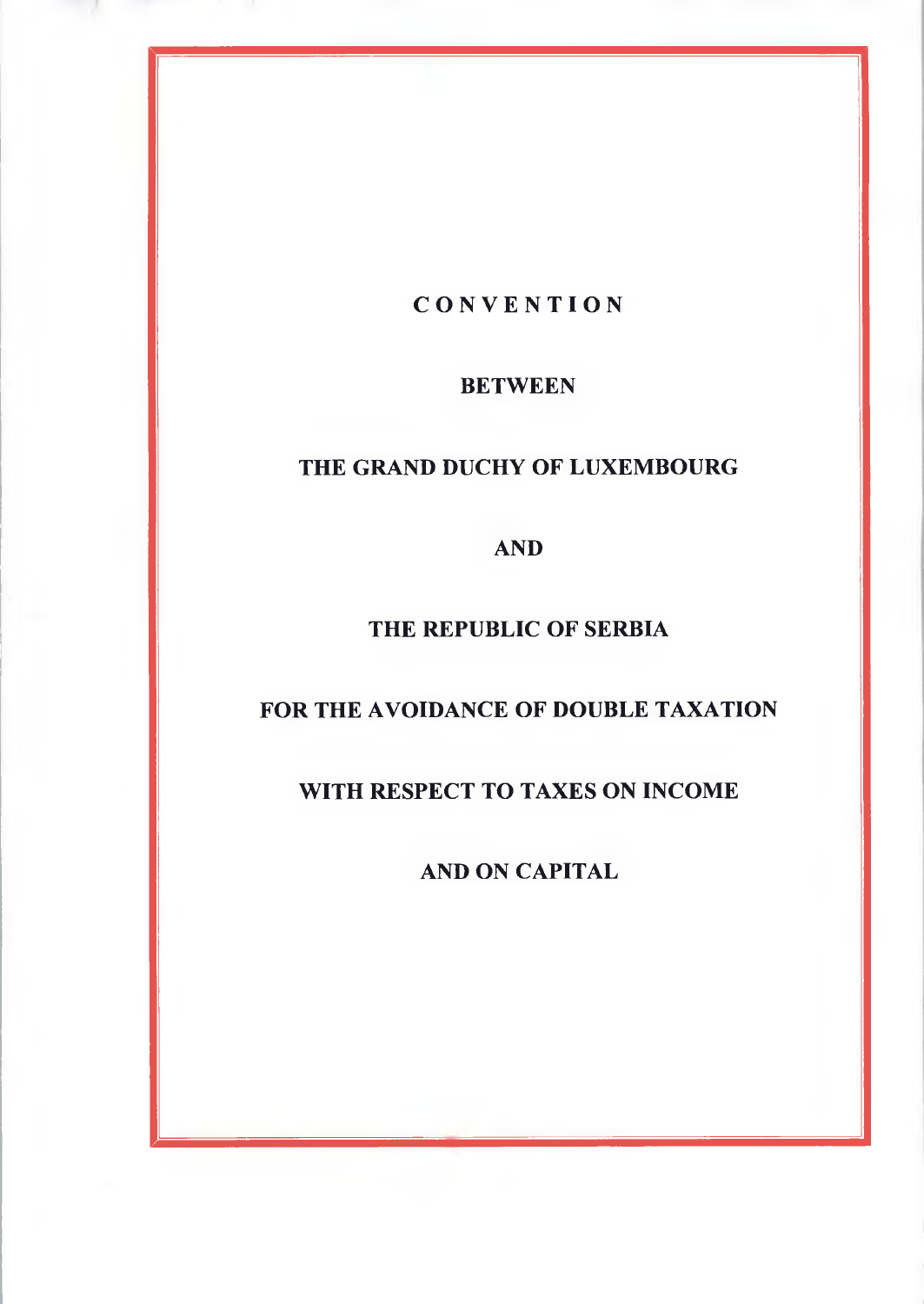#### **THE GRAND DUCHY OF LUXEMBOURG**

#### **AND**

#### **THE REPUBLIC OF SERBIA**

desiring to conclude a Convention for the avoidance of double taxation with respect to taxes on income and on capital,

have agreed as follows:

# **Article 1 PERSONS COVERED**

This Convention shall apply to persons who are residents of one or both of the Contracting States.

# **Article 2 TAXES COVERED**

1. This Convention shall apply to taxes on income and on capital imposed on behalf of a Contracting State or of its political subdivisions or local authorities, irrespective of the manner in which they are levied.

2. There shall be regarded as taxes on income and on capital all taxes imposed on total income, on total capital, or on elements of income or of capital, including taxes on gains from the alienation of movable or immovable property, taxes on the total amounts of wages or salaries paid by enterprises, as well as taxes on capital appreciation.

3. The existing taxes to which the Convention shall apply are in particular:

in Luxembourg:

1) the income tax on individuals (Pimpôt sur le revenu des personnes physiques);

2) the corporation tax (l'impôt sur le revenu des collectivités);

3) the capital tax (l'impôt sur la fortune);

4) the communal trade tax (l'impôt commercial communal);

(hereinafter referred to as "Luxembourg **tax");** 

in Serbia:

1) the corporate income tax (porez na dobit pravnih lica);

- 2) the personal income tax (porez na dohodak gradana);
- 3) the tax on capital (porez na imovinu);

(hereinafter referred to as "Serbian **tax").**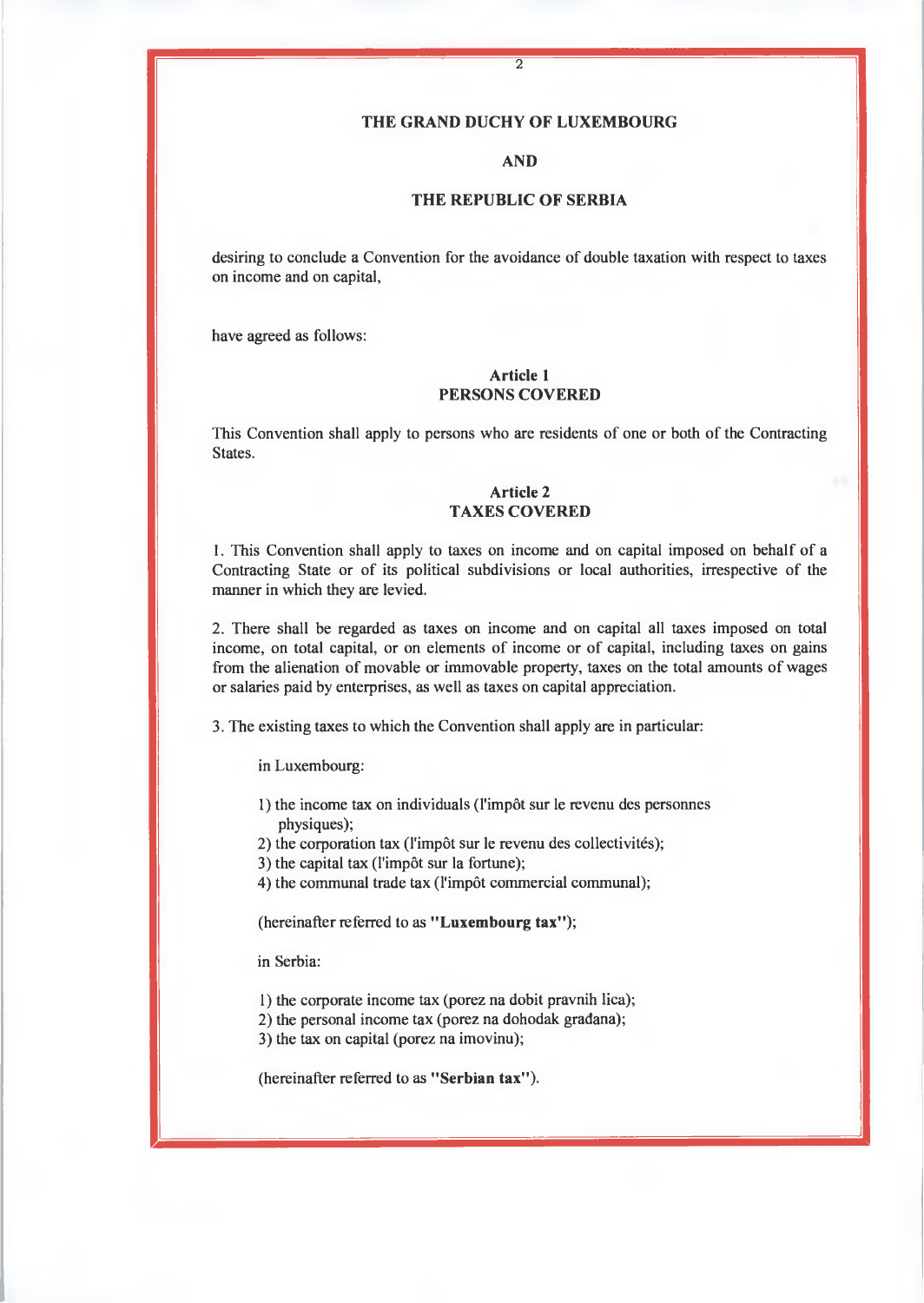4. The Convention shall apply also to any identical or substantially similar taxes that are imposed after the date of signature of the Convention in addition to, or in place of, the existing taxes. The competent authorities of the Contracting States shall notify each other of any significant changes that have been made in their taxation laws.

#### **Article 3 GENERAL DEFINITIONS**

1. For the purposes of this Convention, unless the context otherwise requires:

- 1) the terms "a **Contracting State"** and **"the other Contracting State"** mean Serbia or Luxembourg, as the context requires;
- 2) the term "Serbia" means the Republic of Serbia and, when used in a geographical sense, means the territory of the Republic of Serbia;
- 3) the term "Luxembourg" means the Grand Duchy of Luxembourg and, when used in a geographical sense, means the territory of the Grand Duchy of Luxembourg;
- 4) the term "national", in relation to a Contracting State, means:
	- any individual possessing the nationality or citizenship of that Contracting State; and
	- any legal person, partnership or association deriving its status as such from the laws in force in that Contracting State;
- 5) the term "person" includes an individual, a company and any other body of persons;
- 6) the term "company" means any body corporate or any entity that is treated as a body corporate for tax purposes;
- 7) the terms "enterprise **of a Contracting State"** and "enterprise **of the other Contracting State"** mean respectively an enterprise carried on by a resident of a Contracting State and an enterprise carried on by a resident of the other Contracting State;
- 8) the term **"international traffic"** means any transport by a ship, aircraft or road or railway vehicle operated by an enterprise that has its place of effective management in a Contracting State, except when the ship, aircraft or road or railway vehicle is operated solely between places in the other Contracting State;
- 9) the term "competent **authority"** means:
	- in Serbia, the Ministry of Finance or its authorized representative;
	- in Luxembourg, the Minister of Finance or his authorized representative.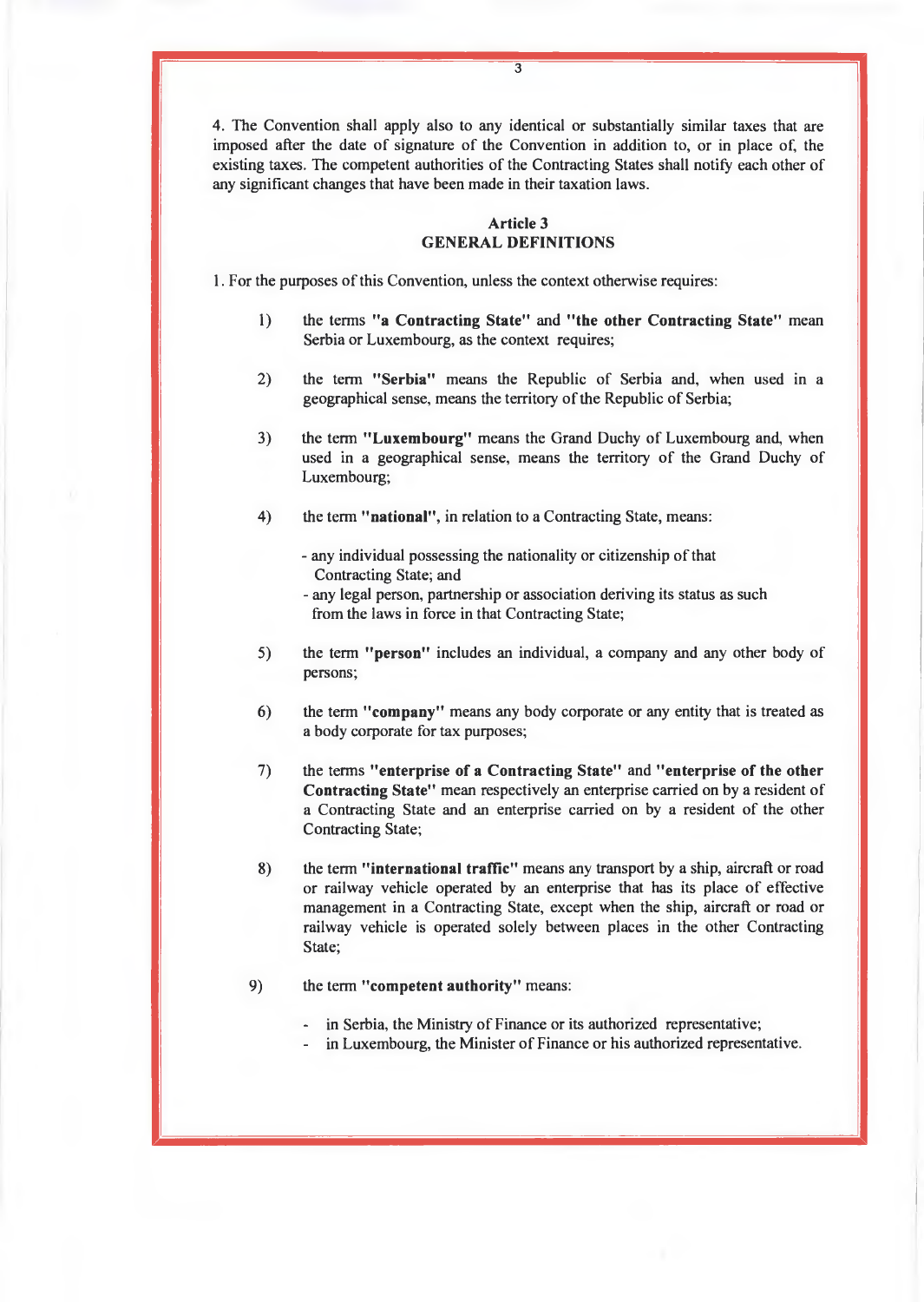2. As regards the application of the Convention at any time by a Contracting State, any term not defmed therein shall, unless the context otherwise requires, have the meaning that it has at that time under the law of that State for the purposes of the taxes to which the Convention applies, any meaning under the applicable tax laws of that State prevailing over a meaning given to the term under other laws of that State.

#### **Article 4 RESIDENT**

1. For the purposes of this Convention, the term **"resident of a Contracting State"** means any person who, under the laws of that State, is liable to tax therein by reason of his domicile, residence, place of management or any other criterion of a similar nature, and also includes that State and any political subdivision or local authority thereof. This term, however, does not include any person who is liable to tax in that State in respect only of income from sources in that State or capital situated therein.

2. Where by reason of the provisions of paragraph 1 an individual is a resident of both Contracting States, then his status shall be determined as follows:

- 1) he shall be deemed to be a resident only of the State in which he has a permanent home available to him; if he has a permanent home available to him in both States, he shall be deemed to be a resident only of the State with which his personal and economic relations are closer (centre of vital interests);
- 2) if the State in which he has his centre of vital interests cannot be determined, or if he has not a permanent home available to him in either State, he shall be deemed to be a resident only of the State in which he has an habitual abode;
- 3) if he has an habitual abode in both States or in neither of them, he shall be deemed to be a resident only of the State of which he is a national;
- 4) if he is a national of both States or of neither of them, the competent authorities of the Contracting States shall settle the question by mutual agreement.

3. Where by reason of the provisions of paragraph 1 a person other than an individual is a resident of both Contracting States, then it shall be deemed to be a resident only of the State in which its place of effective management is situated.

### **Article 5 PERMANENT ESTABLISHMENT**

1. For the purposes of this Convention, the term "permanent **establishment"** means a fixed place of business through which the business of an enterprise is wholly or partly carried on.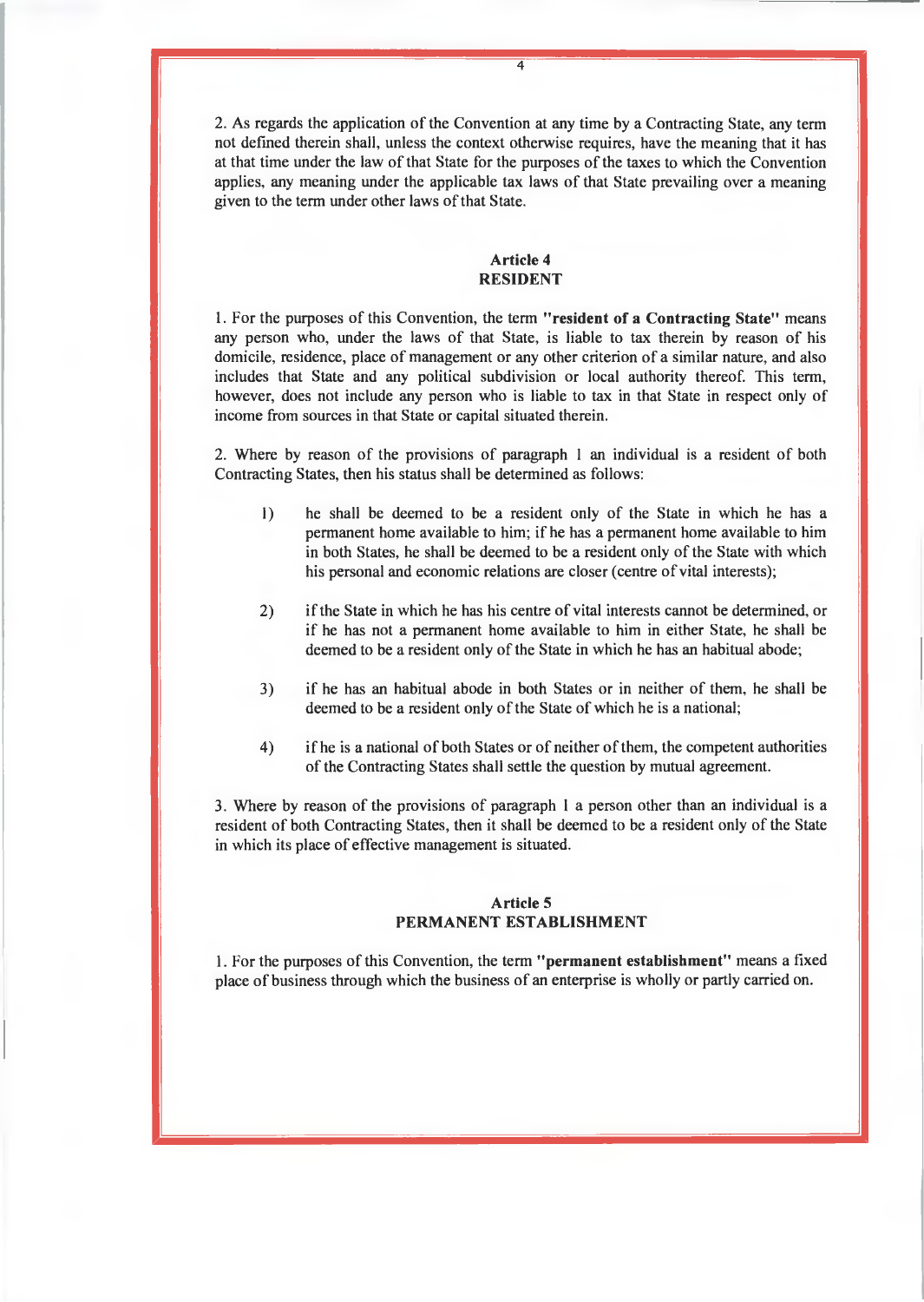2. The term "permanent **establishment"** includes especially:

- 1) a place of management;<br>2) a branch;
- a branch:
- 3) an office;<br>4) a factory;
- a factory;
- 5) a workshop, and<br>6) a mine, an oil or
- a mine, an oil or gas well, a quarry or any other place of extraction of natural resources.

3. A building site, a construction, installation or dredging project constitutes a permanent establishment only if it lasts more than twelve months.

4. Notwithstanding the preceding provisions of this Article, the term "permanent **establishment"** shall be deemed not to include:

- 1) the use of facilities solely for the purpose of storage, display or delivery of goods or merchandise belonging to the enterprise;
- 2) the maintenance of a stock of goods or merchandise belonging to the enterprise solely for the purpose of storage, display or delivery;
- 3) the maintenance of a stock of goods or merchandise belonging to the enterprise solely for the purpose of processing by another enterprise;
- 4) the maintenance of a fixed place of business solely for the purpose of purchasing goods or merchandise or of collecting information, for the enterprise;
- 5) the maintenance of a fixed place of business solely for the purpose of carrying on, for the enterprise, any other activity of a preparatory or auxiliary character;
- 6) the maintenance of a fixed place of business solely for any combination of activities mentioned in subparagraphs 1) to 5), provided that the overall activity of the fixed place of business resulting from this combination is of a preparatory or auxiliary character.

5. Notwithstanding the provisions of paragraphs 1 and 2, where a person - other than an agent of an independent status to whom paragraph 6 applies - is acting on behalf of an enterprise and has, and habitually exercises, in a Contracting State an authority to conclude contracts in the name of the enterprise, that enterprise shall be deemed to have a permanent establishment in that State in respect of any activities which that person undertakes for the enterprise, unless the activities of such person are limited to those mentioned in paragraph 4 which, if exercised through a fixed place of business, would not make this fixed place of business a permanent establishment under the provisions of that paragraph.

6. An enterprise shall not be deemed to have a permanent establishment in a Contracting State merely because it carries on business in that State through a broker, general cormnission agent or any other agent of an independent status, provided that such persons are acting in the ordinary course of their business.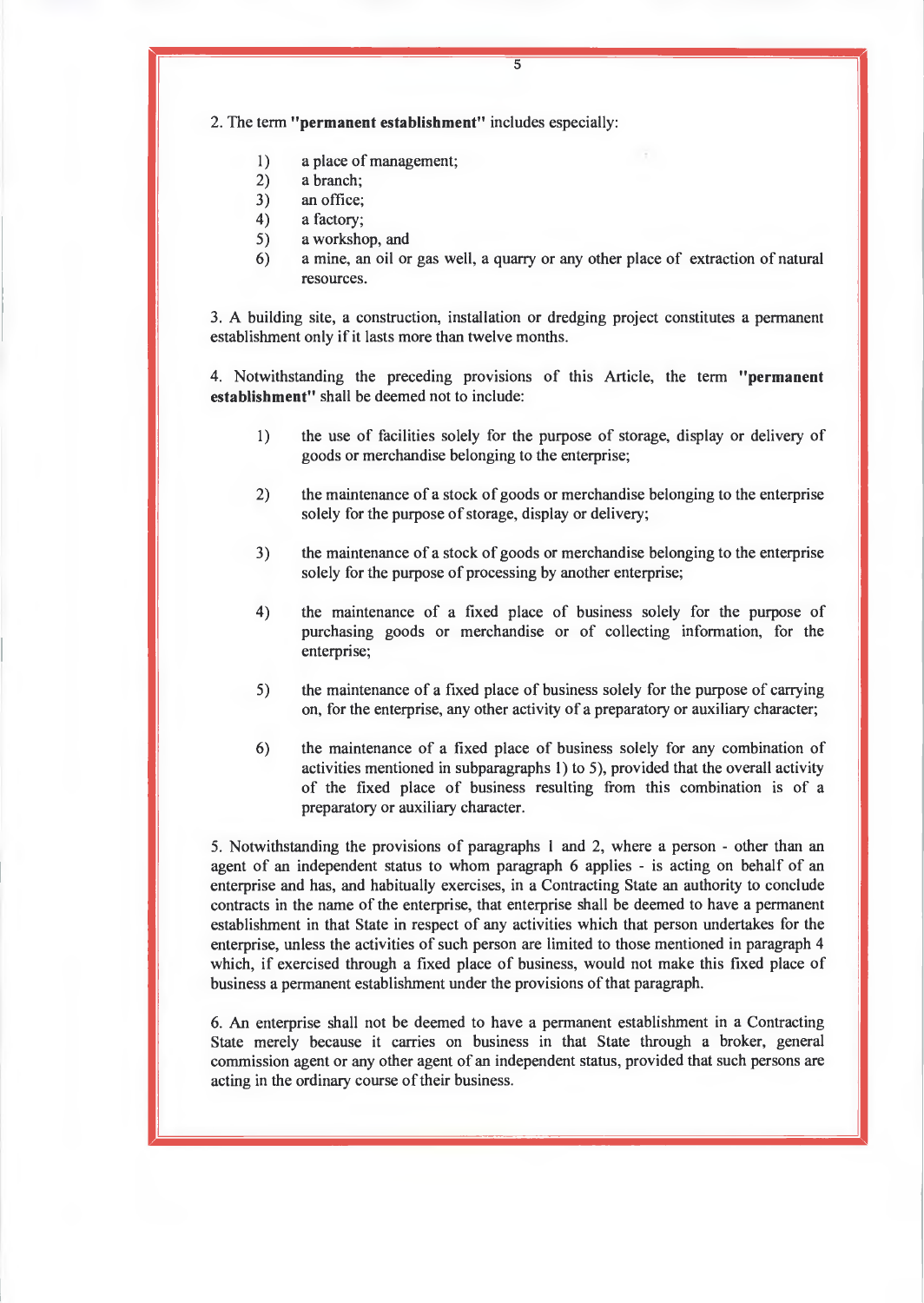7. The fact that a company which is a resident of a Contracting State controls or is controlled by a company which is a resident of the other Contracting State, or which carries on business in that other State (whether through a permanent establishment or otherwise) shall not of itself constitute either company a permanent establishment of the other.

## **Article 6 INCOME FROM IMMOVABLE PROPERTY**

1. Income derived by a resident of a Contracting State from immovable property (including income from agriculture or forestry) situated in the other Contracting State may be taxed in that other State.

2. The term **"immovable property"** shall have the meaning which it has under the law of the Contracting State in which the property in question is situated. The term shall in any case include property accessory to immovable property, livestock and equipment used in agriculture and forestry, rights to which the provisions of general law respecting landed property apply, usufruct of immovable property and rights to variable or fixed payments as consideration for the working of, or the right to work, mineral deposits, sources and other natural resources; ships, boats, aircraft and road or railway vehicles shall not be regarded as immovable property.

3. The provisions of paragraph **1** shall apply to income derived from the direct use, letting, or use in any other form of immovable property.

4. The provisions of paragraphs I and 3 shall also apply to the income from immovable property of an enterprise and to income from immovable property used for the performance of independent personal services.

#### **Article 7 BUSINESS PROFITS**

1. The profits of an enterprise of a Contracting State shall be taxable only in that State unless the enterprise carries on business in the other Contracting State through a permanent establishment situated therein. If the enterprise carries on business as aforesaid, the profits of the enterprise may be taxed in the other State but only so much of them as is attributable to that permanent establishment.

2. Subject to the provisions of paragraph 3, where an enterprise of a Contracting State carries on business in the other Contracting State through a permanent establishment situated therein, there shall in each Contracting State be attributed to that permanent establishment the profits which it might be expected to make if it were a distinct and separate enterprise engaged in the same or similar activities under the same or similar conditions and dealing wholly independently with the enterprise of which it is a permanent establishment.

3. In determining the profits of a permanent establishment, there shall be allowed as deductions expenses which are incurred for the purposes of the permanent establishment, including executive and general administrative expenses so incurred, whether in the State in which the permanent establishment is situated or elsewhere.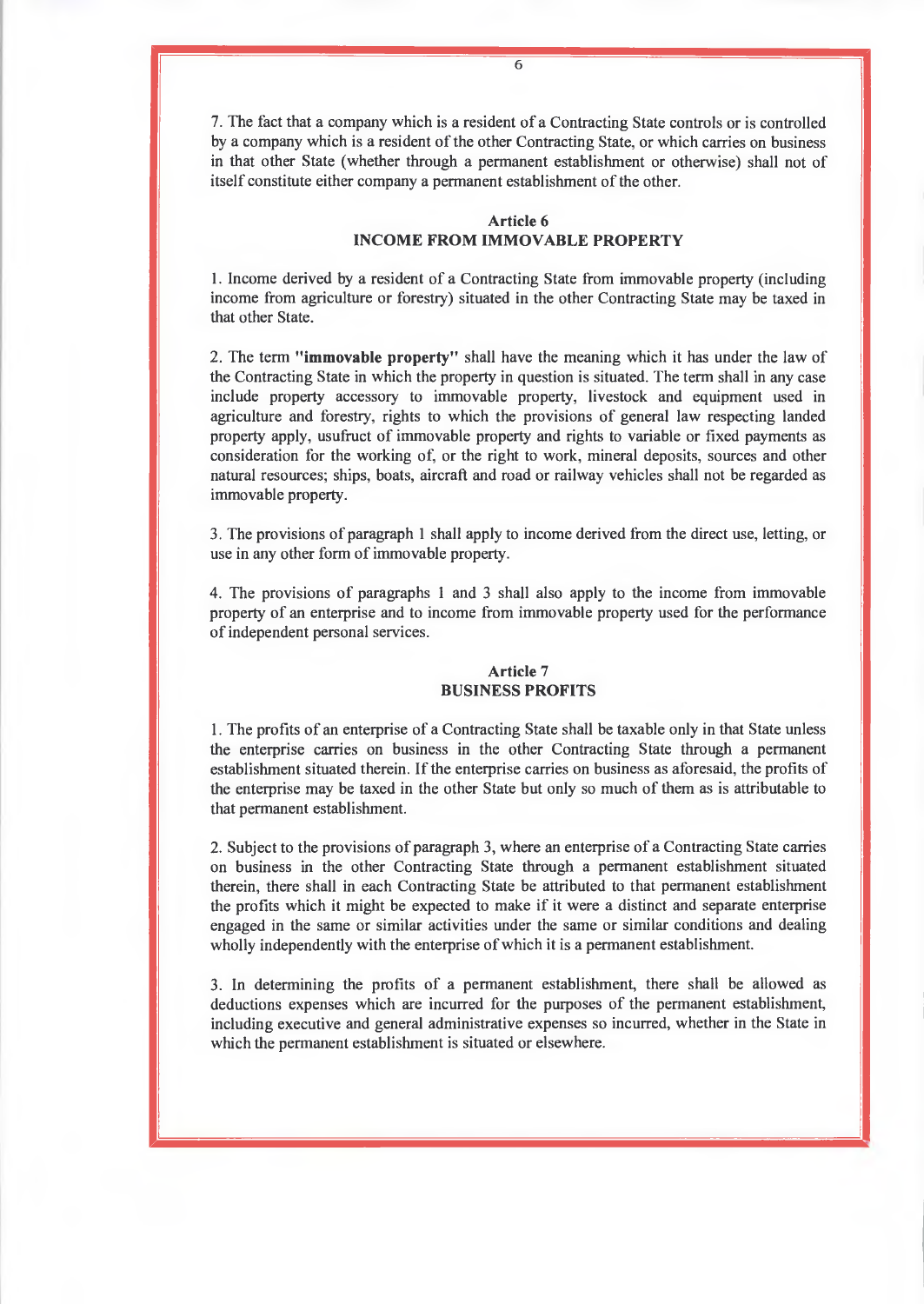4. Insofar as it has been customary in a Contracting State to determine the profits to be attributed to a permanent establishment on the basis of an apportionment of the total profits of the enterprise to its various parts, nothing in paragraph 2 shall preclude that Contracting State from determining the profits to be taxed by such an apportionment as may be customary; the method of apportionment adopted shall, however, be such that the result shall be in accordance with the principles contained in this Article.

5. No profits shall be attributed to a permanent establishment by reason of the mere purchase by that permanent establishment of goods or merchandise for the enterprise.

6. For the purposes of the preceding paragraphs, the profits to be attributed to the permanent establishment shall be determined by the same method year by year unless there is good and sufficient reason to the contrary.

7. Where profits include items of income which are dealt with separately in other Articles of this Convention, then the provisions of those Articles shall not be affected by the provisions of this Article.

#### **Article 8 INTERNATIONAL TRAFFIC**

1. Profits from the operation of ships, aircraft or road or railway vehicles in international traffic shall be taxable only in the Contracting State in which the place of effective management of the enterprise is situated.

2. Profits from the operation of boats engaged in inland waterways transport shall be taxable only in the Contracting State in which the place of effective management of the enterprise is situated.

3. If the place of effective management of a shipping enterprise or of an inland waterways transport enterprise is aboard a ship or boat, then it shall be deemed to be situated in the Contracting State in which the home harbour of the ship or boat is situated, or, if there is no such home harbour, in the Contracting State of which the operator of the ship or boat is a resident.

4. The provisions of paragraph 1 shall also apply to profits from the participation in a pool, a joint business or an international operating agency.

# **Article 9 ASSOCIATED ENTERPRISES**

1. Where

1) an enterprise of a Contracting State participates directly or indirectly in the management, control or capital of an enterprise of the other Contracting State, or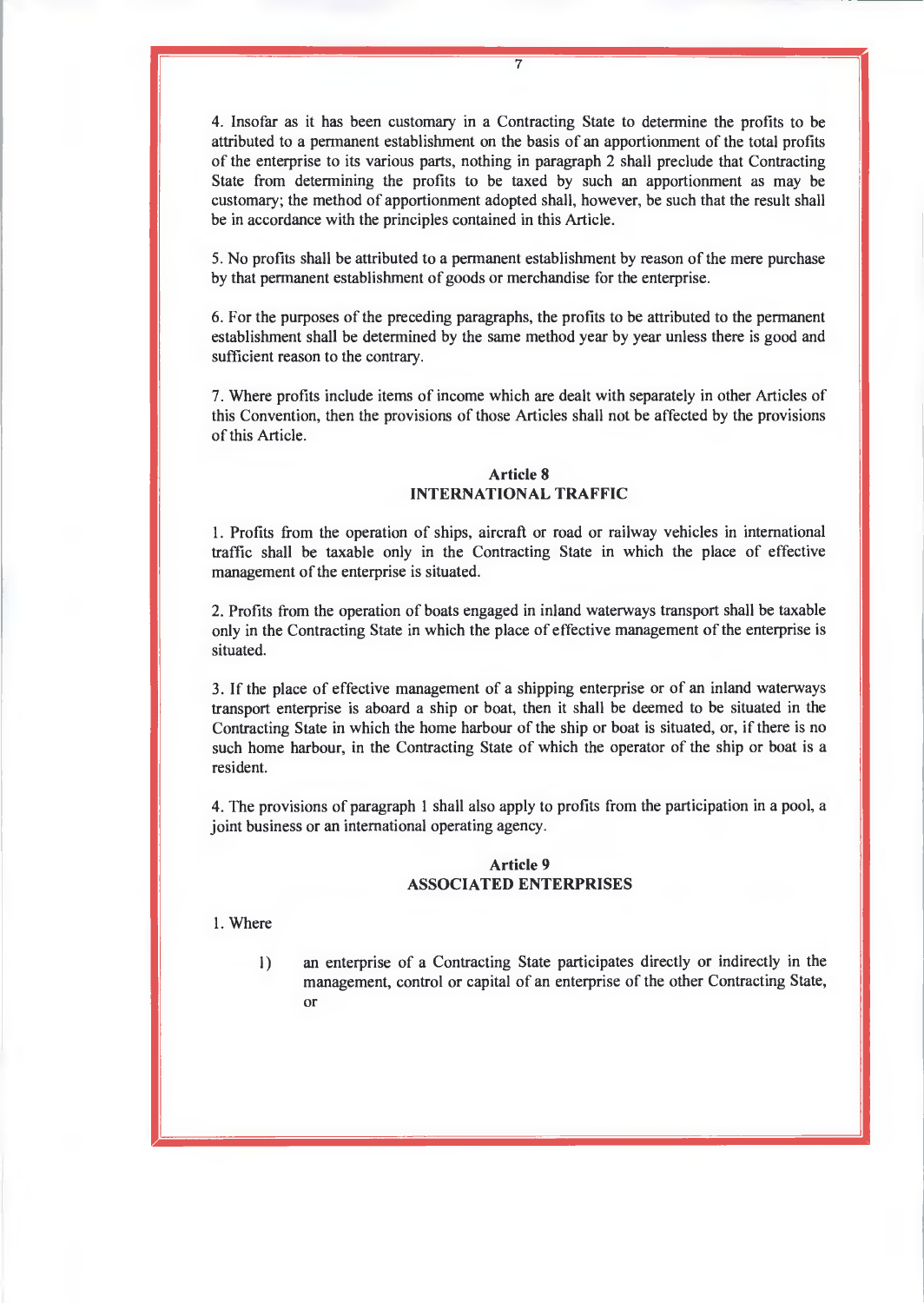2) the same persons participate directly or indirectly in the management, control or capital of an enterprise of a Contracting State and an enterprise of the other Contracting State,

and in either case conditions are made or imposed between the two enterprises in their commercial or financial relations which differ from those which would be made between independent enterprises, then any profits which would, but for those conditions, have accrued to one of the enterprises, but, by reason of those conditions, have not so accrued, may be included in the profits of that enterprise and taxed accordingly.

2. Where a Contracting State includes in the profits of an enterprise of that State - and taxes accordingly - profits on which an enterprise of the other Contracting State has been charged to tax in that other State and the profits so included are profits which would have accrued to the enterprise of the first-mentioned State if the conditions made between the two enterprises had been those which would have been made between independent enterprises, then that other State shall make an appropriate adjustment to the amount of the tax charged therein on those profits. In determining such adjustment, due regard shall be had to the other provisions of this Convention and the competent authorities of the Contracting States shall if necessary consult each other.

# **Article 10 DIVIDENDS**

1. Dividends paid by a company which is a resident of a Contracting State to a resident of the other Contracting State may be taxed in that other State.

2. However, such dividends may also be taxed in the Contracting State of which the company paying the dividends is a resident and according to the laws of that State, but if the beneficial owner of the dividends is a resident of the other Contracting State, the tax so charged shall not exceed:

- 1) 5 per cent of the gross amount of the dividends if the beneficial owner is a company (other than a partnership) which holds directly at least 25 per cent of the capital of the company paying the dividends;
- 2) 10 per cent of the gross amount of the dividends in all other cases.

This paragraph shall not affect the taxation of the company in respect of the profits out of which the dividends are paid.

3. The term "dividends" as used in this Article means income from shares or other rights, not being debt-claims, participating in profits, as well as income from other corporate rights which is subjected to the same taxation treatment as income from shares by the laws of the State of which the company making the distribution is a resident.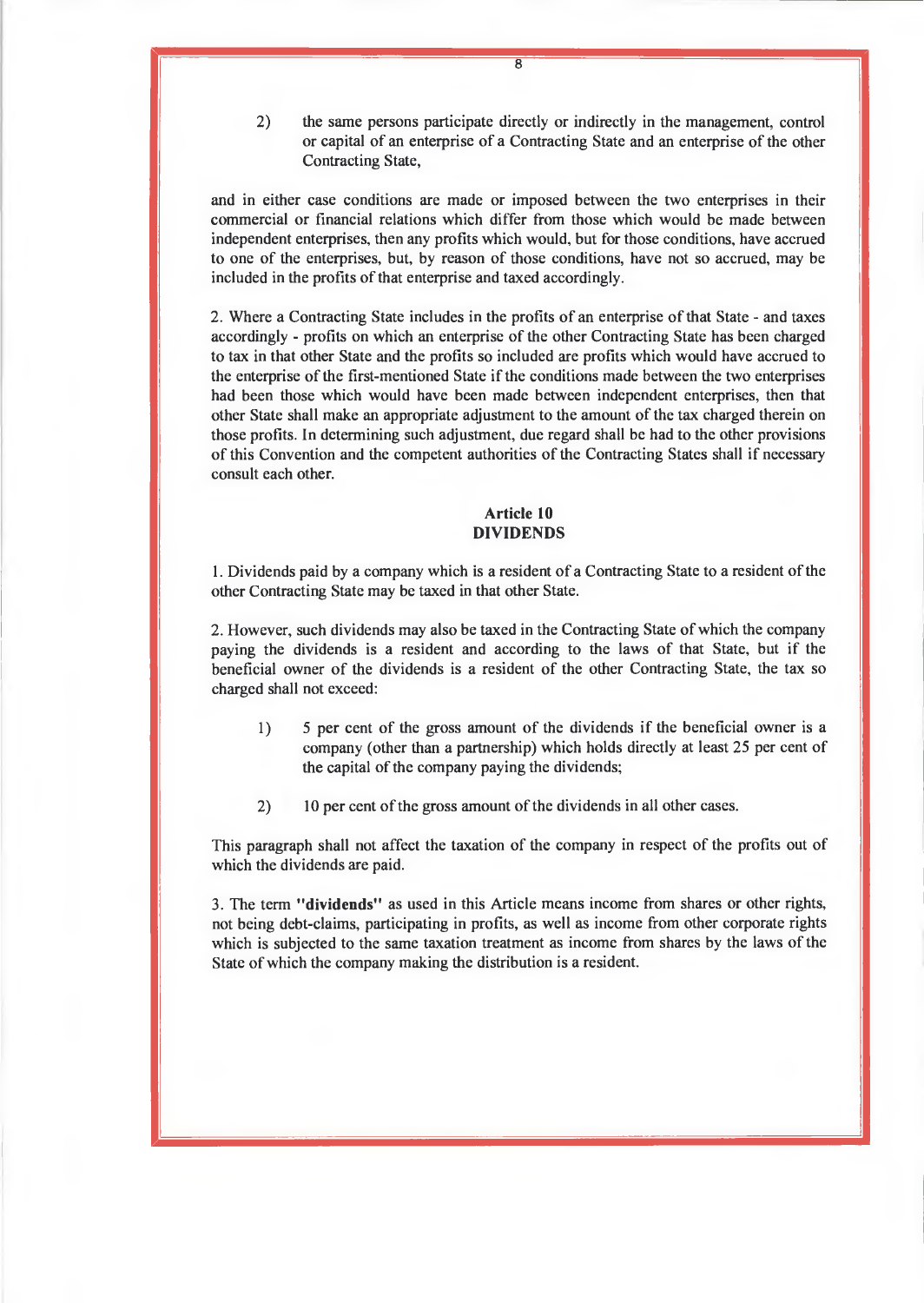4. The provisions of paragraphs 1 and 2 shall not apply if the beneficial owner of the dividends, being a resident of a Contracting State, carries on business in the other Contracting State of which the company paying the dividends is a resident, through a permanent establishment situated therein, or performs in that other State independent personal services from a fixed base situated therein, and the holding in respect of which the dividends are paid is effectively connected with such permanent establishment or fixed base. In such case the provisions of Article 7 or Article 14, as the case may be, shall apply.

5. Where a company which is a resident of a Contracting State derives profits or income from the other Contracting State, that other State may not impose any tax on the dividends paid by the company, except insofar as such dividends are paid to a resident of that other State or insofar as the holding in respect of which the dividends are paid is effectively connected with a permanent establishment or a fixed base situated in that other State, nor subject the company's undistributed profits to a tax on the company's undistributed profits, even if the dividends paid or the undistributed profits consist wholly or partly of profits or income arising in such other State.

#### **Article 11 INTEREST**

1. Interest arising in a Contracting State and paid to a resident of the other Contracting State may be taxed in that other State.

2. However, such interest may also be taxed in the Contracting State in which it arises and according to the laws of that State, but if the beneficial owner of the interest is a resident of the other Contracting State, the tax so charged shall not exceed 10 per cent of the gross amount of the interest.

3. Notwithstanding the provisions of paragraph 2, interest arising in a Contracting State and paid to a resident of the other Contracting State shall be taxable only in that other State if the recipient is the beneficial owner of such interest and such interest is derived by:

- 1) the other Contracting State or political subdivision or local authority thereof;
- 2) the Central or National Bank of the other Contracting State.

4. The term **"interest"** as used in this Article means income from debt-claims of every kind, whether or not secured by mortgage and whether or not carrying a right to participate in the debtor's profits, and in particular, income from government securities and income from bonds or debentures, including premiums and prizes attaching to such securities, bonds or debentures. Penalty charges for late payment shall not be regarded as interest for the purpose of this Article.

5. The provisions of paragraphs 1 and 2 shall not apply if the beneficial owner of the interest, being a resident of a Contracting State, carries on business in the other Contracting State in which the interest arises, through a permanent establishment situated therein, or performs in that other State independent personal services from a fixed base situated therein, and the debt-claim in respect of which the interest is paid is effectively connected with such permanent establishment or fixed base. In such case the provisions of Article 7 or Article 14, as the case may be, shall apply.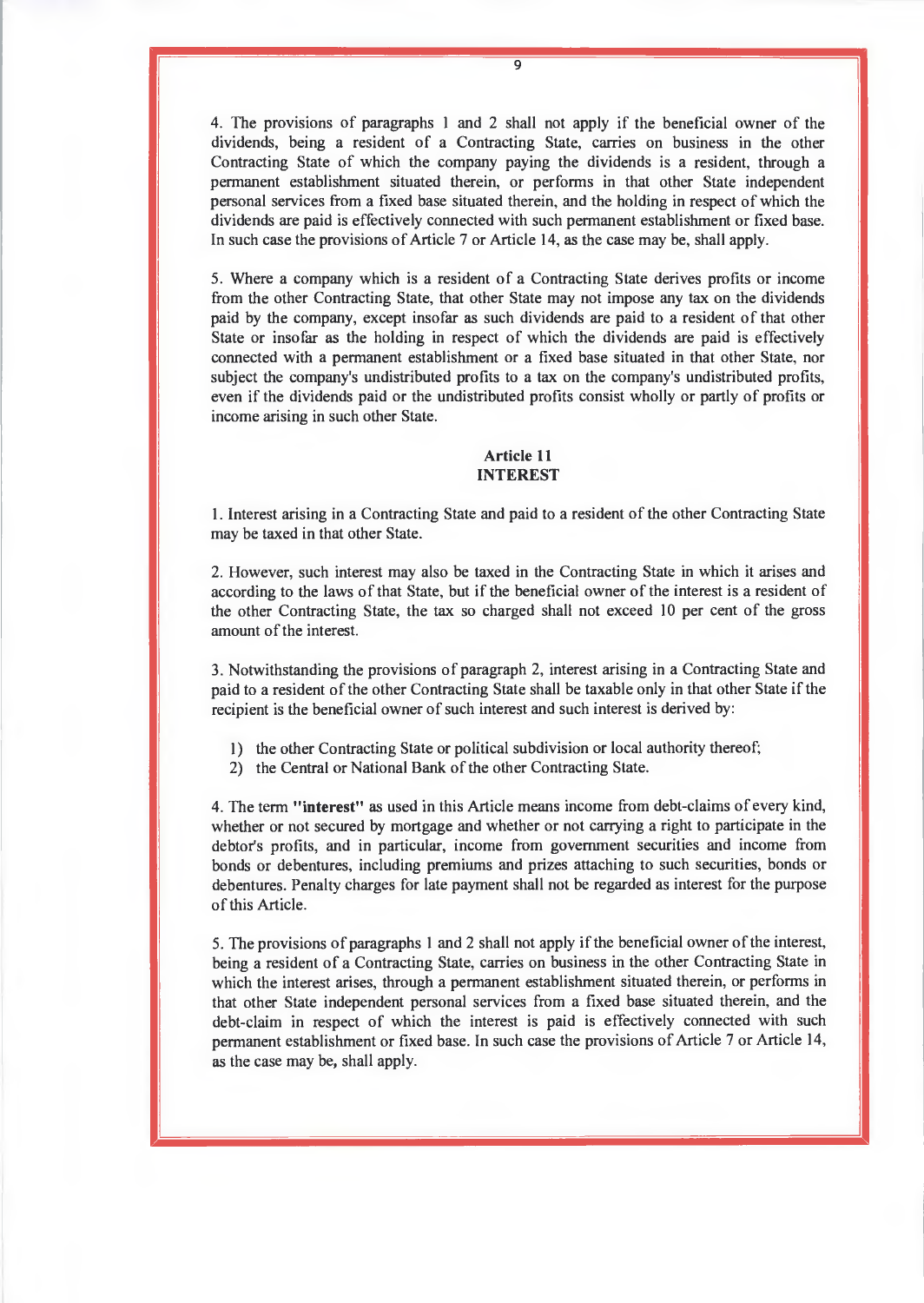6. Interest shall be deemed to arise in a Contracting State when the payer is a resident of that State. Where, however, the person paying the interest, whether he is a resident of a Contracting State or not, has in a Contracting State a permanent establishment or a fixed base in connection with which the indebtedness on which the interest is paid was incurred, and such interest is borne by such permanent establishment or fixed base, then such interest shall be deemed to arise in the State in which the permanent establishment or fixed base is situated.

7. Where, by reason of a special relationship between the payer and the beneficial owner or between both of them and some other person, the amount of the interest, having regard to the debt-claim for which it is paid, exceeds the amount which would have been agreed upon by the payer and the beneficial owner in the absence of such relationship, the provisions of this Article shall apply only to the last-mentioned amount. In such case, the excess part of the payments shall remain taxable according to the laws of each Contracting State, due regard being had to the other provisions of this Convention.

#### **Article 12 ROYALTIES**

1. Royalties arising in a Contracting State and paid to a resident of the other Contracting State may be taxed in that other State.

2. However, such royalties may also be taxed in the Contracting State in which they arise and according to the laws of that State, but if the beneficial owner of the royalties is a resident of the other Contracting State, the tax so charged shall not exceed:

- 1) 5 per cent of the gross amount of the royalties within the meaning of subparagraph 1) of paragraph 3;
- 2) 10 per cent of the gross amount of the royalties within the meaning of subparagraph 2) of paragraph 3.

3. The term **"royalties"** as used in this Article means payments of any kind received as a consideration:

- 1) for the use of, or the right to use, any copyright of literary, artistic or scientific work including cinematograph films or films or tapes used for radio or television broadcasting; and
- 2) for the use of, or the right to use, any patent, trade mark, design or model, plan, secret formula or process, or for the use of, or the right to use, industrial, commercial, or scientific equipment, or for information concerning industrial, commercial or scientific experience.

4. The provisions of paragraphs 1 and 2 shall not apply if the beneficial owner of the royalties, being a resident of a Contracting State, carries on business in the other Contracting State in which the royalties arise, through a permanent establishment situated therein, or performs in that other State independent personal services from a fixed base situated therein, and the right or property in respect of which the royalties are paid is effectively connected with such permanent establishment or fixed base. In such case the provisions of Article 7 or Article 14, as the case may be, shall apply.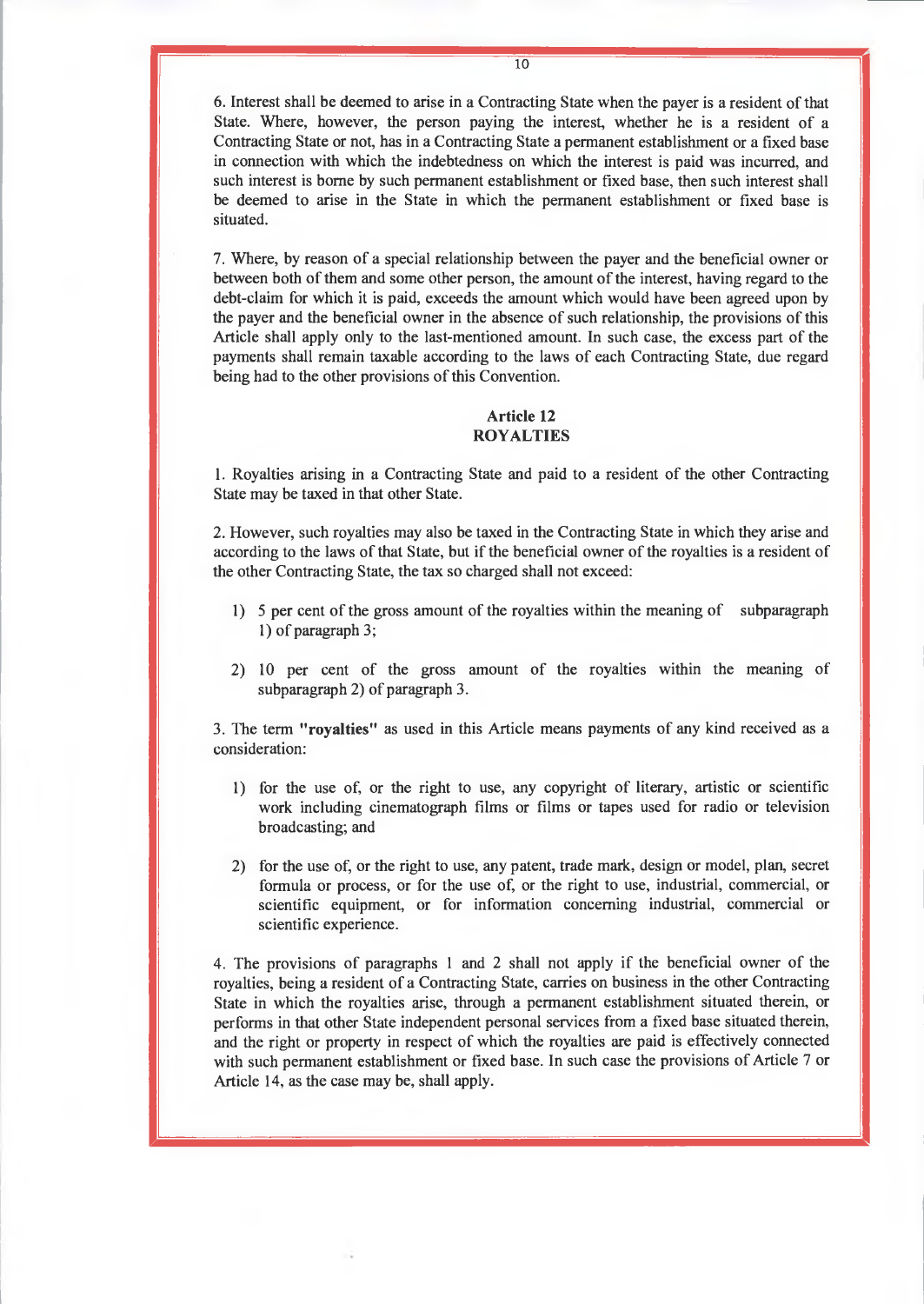5. Royalties shall be deemed to arise in a Contracting State when the payer is a resident of that State. Where, however, the person paying the royalties, whether he is a resident of a Contracting State or not, has in a Contracting State a permanent establishment or a fixed base in connection with which the liability to pay the royalties was incurred, and such royalties are borne by such permanent establishment or fixed base, then such royalties shall be deemed to arise in the State in which the permanent establishment or fixed base is situated.

6. Where, by reason of a special relationship between the payer and the beneficial owner or between both of them and some other person, the amount of the royalties, having regard to the use, right or information for which they are paid, exceeds the amount which would have been agreed upon by the payer and the beneficial owner in the absence of such relationship, the provisions of this Article shall apply only to the last-mentioned amount. In such case, the excess part of the payments shall remain taxable according to the laws of each Contracting State, due regard being had to the other provisions of this Convention.

#### **Article 13 CAPITAL GAINS**

1. Gains derived by a resident of a Contracting State from the alienation of immovable property referred to in Article 6 and situated in the other Contracting State may be taxed in that other State.

2. Gains from the alienation of movable property forming part of the business property of a permanent establishment which an enterprise of a Contracting State has in the other Contracting State or of movable property pertaining to a fixed base available to a resident of a Contracting State in the other Contracting State for the purpose of performing independent personal services, including such gains from the alienation of such a permanent establishment (alone or with the whole enterprise) or of such fixed base, may be taxed in that other State.

3. Gains from the alienation of ships, aircraft or road or railway vehicles operated in international traffic, boats engaged in inland waterways transport or movable property pertaining to the operation of such ships, aircraft, road or railway vehicles or boats, shall be taxable only in the Contracting State in which the place of effective management of the enterprise is situated.

4. Gains from the alienation of any property other than that referred to in paragraphs 1, 2 and 3 shall be taxable only in the Contracting State of which the alienator is a resident.

#### **Article 14 INDEPENDENT PERSONAL SERVICES**

1. Income derived by a resident of a Contracting State in respect of professional services or other activities of an independent character shall be taxable only in that State, unless:

1) he has a fixed base regularly available to him in the other Contracting State for the purpose of performing his activities; in that case, only so much of the income as is attributable to that fixed base may be taxed in that other Contracting State; or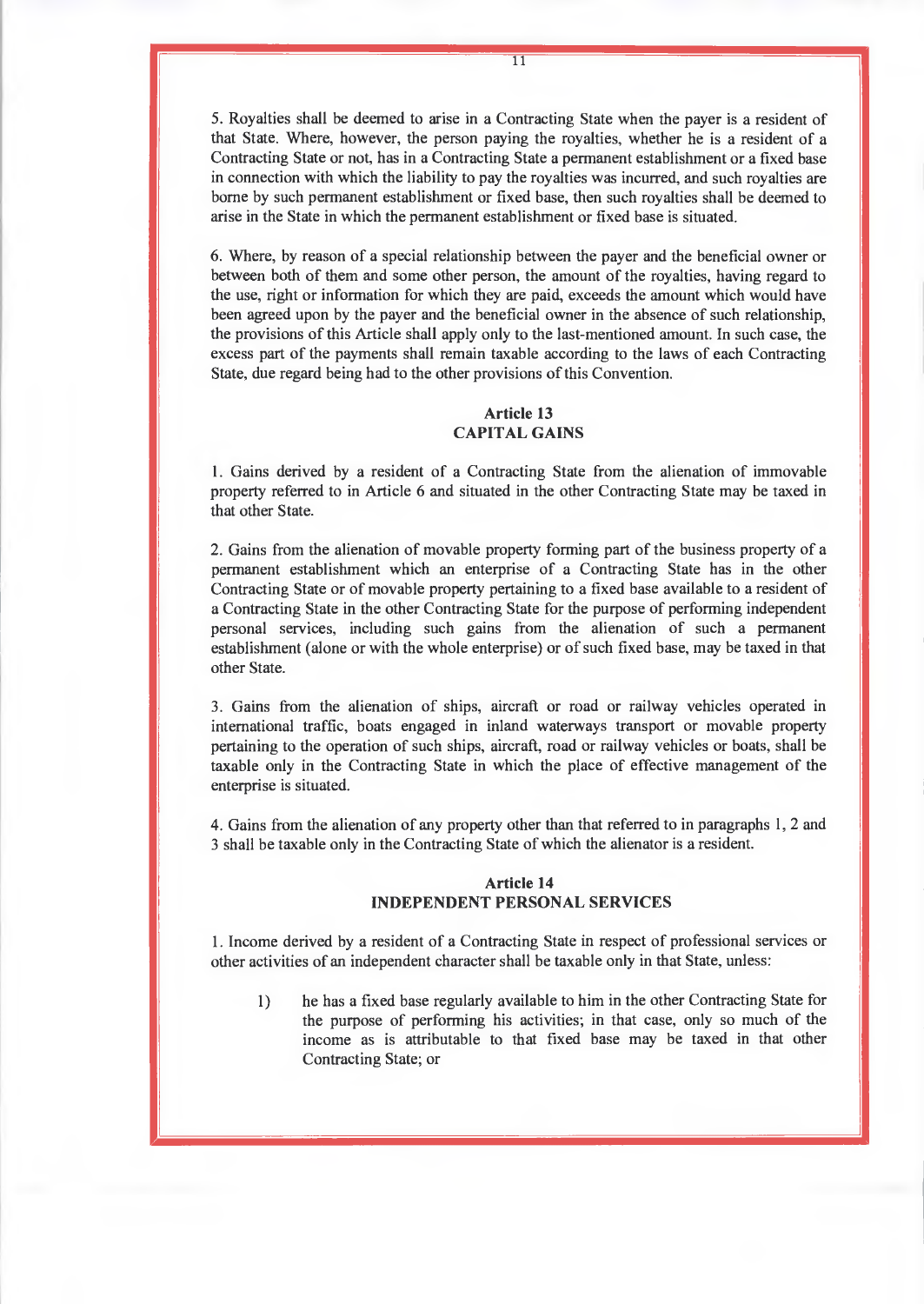2) his stay in the other Contracting State is for a period or periods amounting to or exceeding in the aggregate 183 days in any twelve month period commencing or ending in the fiscal year concerned; in that case, only so much of the income as is derived from his activities performed in that other Contracting State may be taxed in that other State.

2. The term "professional **services"** includes especially independent scientific, literary, artistic, educational or teaching activities as well as the independent activities of physicians, lawyers, engineers, architects, dentists and accountants.

## **Article 15 DEPENDENT PERSONAL SERVICES**

1. Subject to the provisions of Articles 16, 18, 19 and 21, salaries, wages and other similar remuneration derived by a resident of a Contracting State in respect of an employment shall be taxable only in that State unless the employment is exercised in the other Contracting State. If the employment is so exercised, such remuneration as is derived therefrom may be taxed in that other State.

2. Notwithstanding the provisions of paragraph 1, remuneration derived by a resident of a Contracting State in respect of an employment exercised in the other Contracting State shall be taxable only in the first-mentioned State if:

- 1) the recipient is present in the other State for a period or periods not exceeding in the aggregate 183 days in any twelve month period commencing or ending in the fiscal year concerned, and
- 2) the remuneration is paid by, or on behalf of, an employer who is not a resident of the other State, and
- 3) the remuneration is not borne by a permanent establishment or a fixed base which the employer has in the other State.

3. Notwithstanding the preceding provisions of this Article, remuneration derived in respect of an employment exercised aboard a ship, aircraft or road or railway vehicle operated in international traffic, or aboard a boat engaged in inland waterways transport, may be taxed in the Contracting State in which the place of effective management of the enterprise is situated.

4. Notwithstanding the preceding provisions of this Article, remuneration derived by a resident of a Contracting State shall be taxable only in that State if the remuneration is paid in respect of an employment exercised in the other Contracting State in connection with a building site, a construction, installation or dredging project, for the period of twelve months during which such site or project do not constitute a permanent establishment in that other State.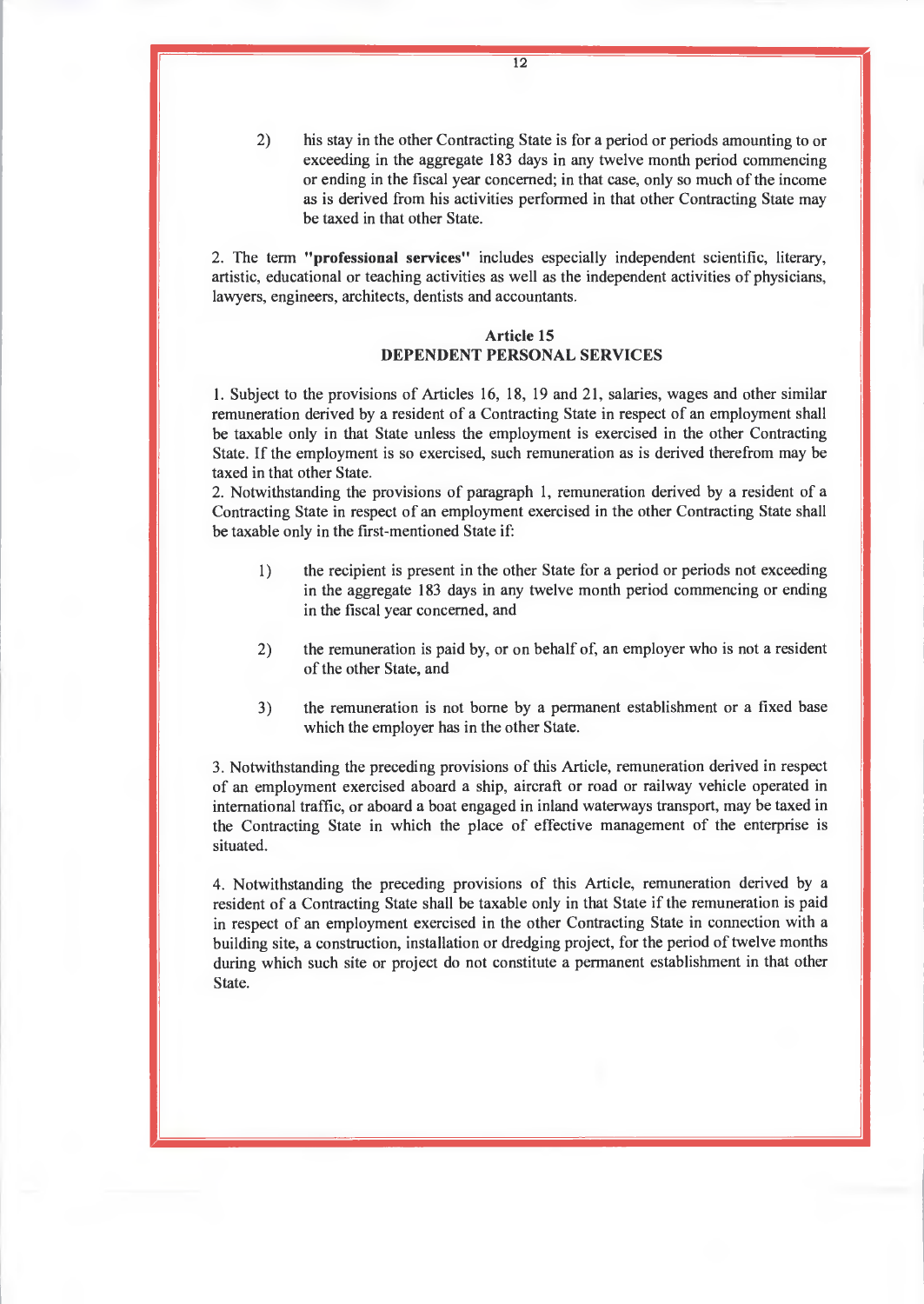#### **Article 16 DIRECTORS' FEES**

Directors' fees and other similar payments derived by a resident of a Contracting State in his capacity as a member of the board of directors or other similar organ of a company which is a resident of the other Contracting State may be taxed in that other State.

# **Article 17 ARTISTES AND SPORTSPERSONS**

1. Notwithstanding the provisions of Articles 14 and 15, income derived by a resident of a Contracting State as an entertainer, such as a theatre, motion picture, radio or television artiste, or a musician, or as a sportsperson, from his personal activities as such exercised in the other Contracting State, may be taxed in that other State.

2. Where income in respect of personal activities exercised by an entertainer or a sportsperson in his capacity as such accrues not to the entertainer or sportsperson himself but to another person, that income may, notwithstanding the provisions of Articles 7, 14 and 15, be taxed in the Contracting State in which the activities of the entertainer or sportsperson are exercised.

3. Notwithstanding the provisions of paragraphs 1 and 2, income derived by a resident of a Contracting State from his personal activities as an entertainer or as a sportsperson shall be taxable only in that State if the activities are exercised in the other Contracting State within the framework of a cultural or sports exchange programme approved by both Contracting States.

#### **Article 18 PENSIONS**

1. Subject to the provisions of paragraph 2 of Article 19, pensions and other similar remuneration paid to a resident of a Contracting State in consideration of past employment shall be taxable only in that State.

2. Notwithstanding the provisions of paragraph 1, pensions and other payments made under the social security legislation of a Contracting State may be taxed in that State.

### **Article 19 GOVERNMENT SERVICE**

1. 1) Salaries, wages and other similar remuneration, paid by a Contracting State or a political subdivision or a local authority thereof to an individual in respect of services rendered to that State or subdivision or authority shall be taxable only in that State.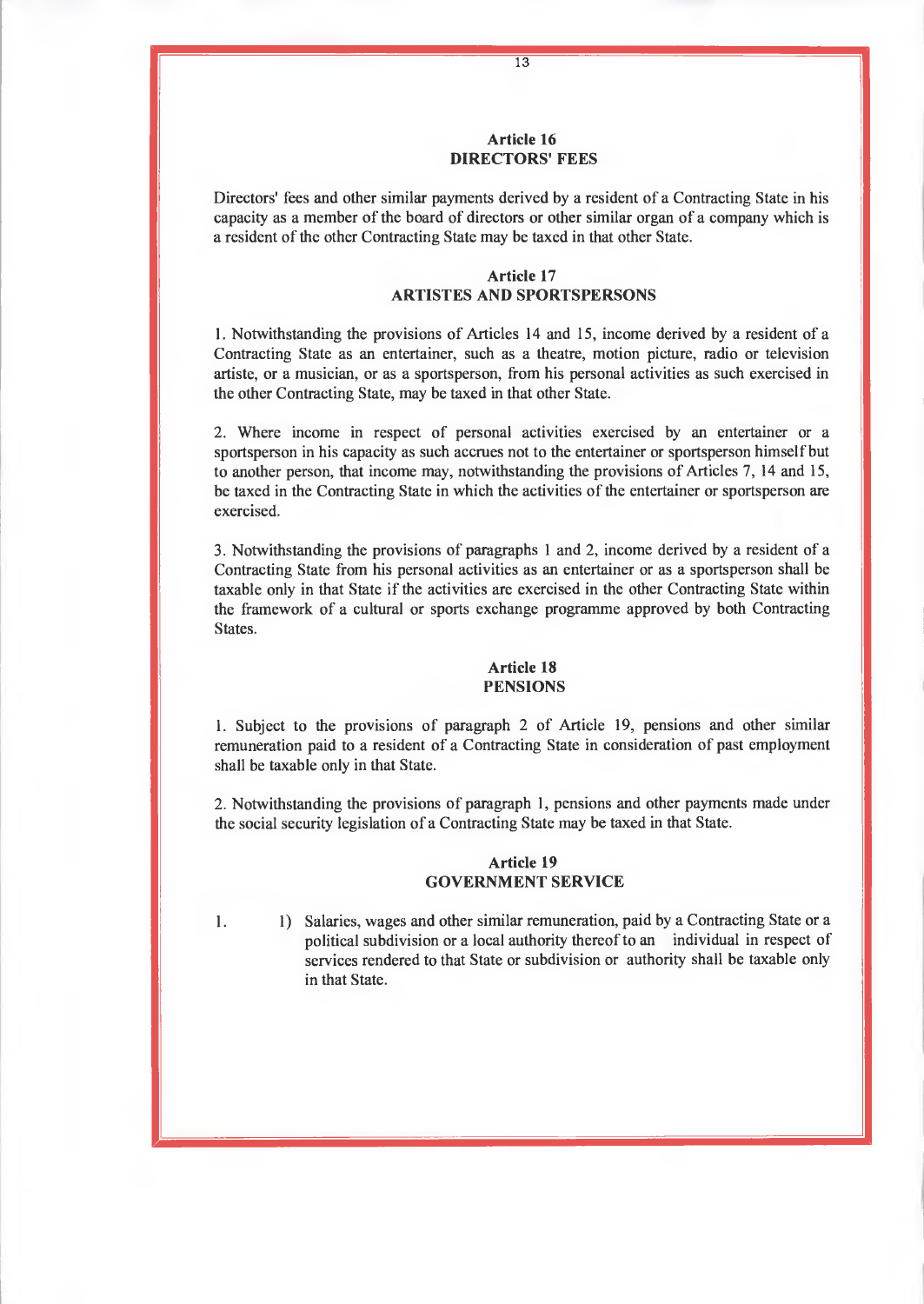## **Article 22 OTHER INCOME**

1. Items of income of a resident of a Contracting State, wherever arising, not dealt with in the foregoing Articles of this Convention shall be taxable only in that State.

2. The provisions of paragraph 1 shall not apply to income, other than income from immovable property as defined in paragraph 2 of Article 6, if the recipient of such income, being a resident of a Contracting State, carries on business in the other Contracting State through a permanent establishment situated therein, or performs in that other State independent personal services from a fixed base situated therein, and the right or property in respect of which the income is paid is effectively connected with such permanent establishment or fixed base. In such case the provisions of Article 7 or Article 14, as the case may be, shall apply.

#### **Article 23 CAPITAL**

1. Capital represented by immovable property referred to in Article 6, owned by a resident of a Contracting State and situated in the other Contracting State, may be taxed in that other State.

2. Capital represented by movable property forming part of the business property of a permanent establishment which an enterprise of a Contracting State has in the other Contracting State or by movable property pertaining to a fixed base available to a resident of a Contracting State in the other Contracting State for the purpose of performing independent personal services, may be taxed in that other State.

3. Capital represented by ships, aircraft and road or railway vehicles operated in international traffic and by boats engaged in inland waterways transport, and by movable property pertaining to the operation of such ships, aircraft, road or railway vehicles and boats, shall be taxable only in the Contracting State in which the place of effective management of the enterprise is situated.

4. All other elements of capital of a resident of a Contracting State shall be taxable only in that State.

# **Article 24 ELIMINATION OF DOUBLE TAXATION**

1. In Serbia, double taxation shall be eliminated as follows:

- 1) Where a resident of Serbia derives income or owns capital which, in accordance with the provisions of this Convention, may be taxed in Luxembourg, Serbia shall allow:
	- as a deduction from the tax on the income of that resident, an amount equal to the income tax paid in Luxembourg;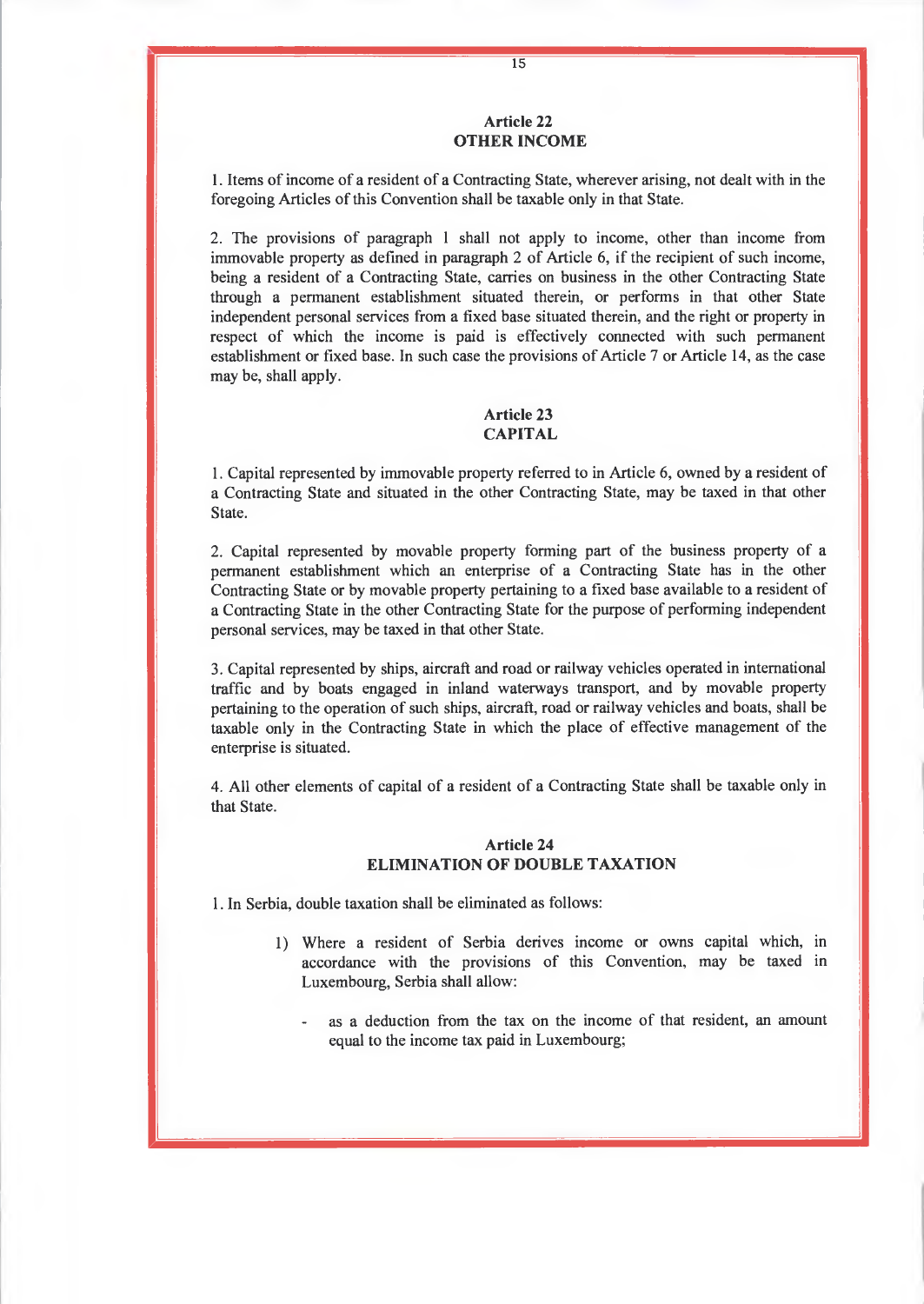- 2) However, such salaries, wages and other similar remuneration shall be taxable only in the other Contracting State if the services are rendered in that State and the individual is a resident of that State who:
	- is a national of that State; or
	- did not become a resident of that State solely for the purpose of rendering the services.
- 2. 1) Notwithstanding the provisions of paragraph 1, pensions and other similar remuneration paid by, or out of funds created by, a Contracting State or a political subdivision or a local authority thereof to an individual in respect of services rendered to that State or subdivision or authority shall be taxable only in that State.
	- 2) However, such pensions and other similar remuneration shall be taxable only in the other Contracting State if the individual is a resident of, and a national of, that State.
- 3. The provisions of Articles 15, 16, 17 and 18 shall apply to salaries, wages, pensions, and other similar remuneration in respect of services rendered in connection with a business carried on by a Contracting State or a political subdivision or a local authority thereof.

#### **Article 20 STUDENTS**

Payments which a student or business apprentice who is or was immediately before visiting a Contracting State a resident of the other Contracting State and who is present in the first-mentioned State solely for the purpose of his education or training receives for the purpose of his maintenance, education or training shall not be taxed in that State, provided that such payments arise from sources outside that State.

## **Article 21 PROFESSORS AND RESEARCHERS**

1. An individual who visits a Contracting State for the purpose of teaching or canying out research at a university, college, school or other recognized educational institution in that State and who is or was immediately before that visit a resident of the other Contracting State, shall be exempt from taxation in the first-mentioned Contracting State on remuneration for such teaching or research for a period not exceeding two years from the date of his first visit for that purpose, provided that such remuneration arises from sources outside that State.

2. The provisions of paragraph 1 of this Article shall not apply to remuneration from research if such research is undertaken not in the public interest but primarily for the private benefit of a specific person or persons.

14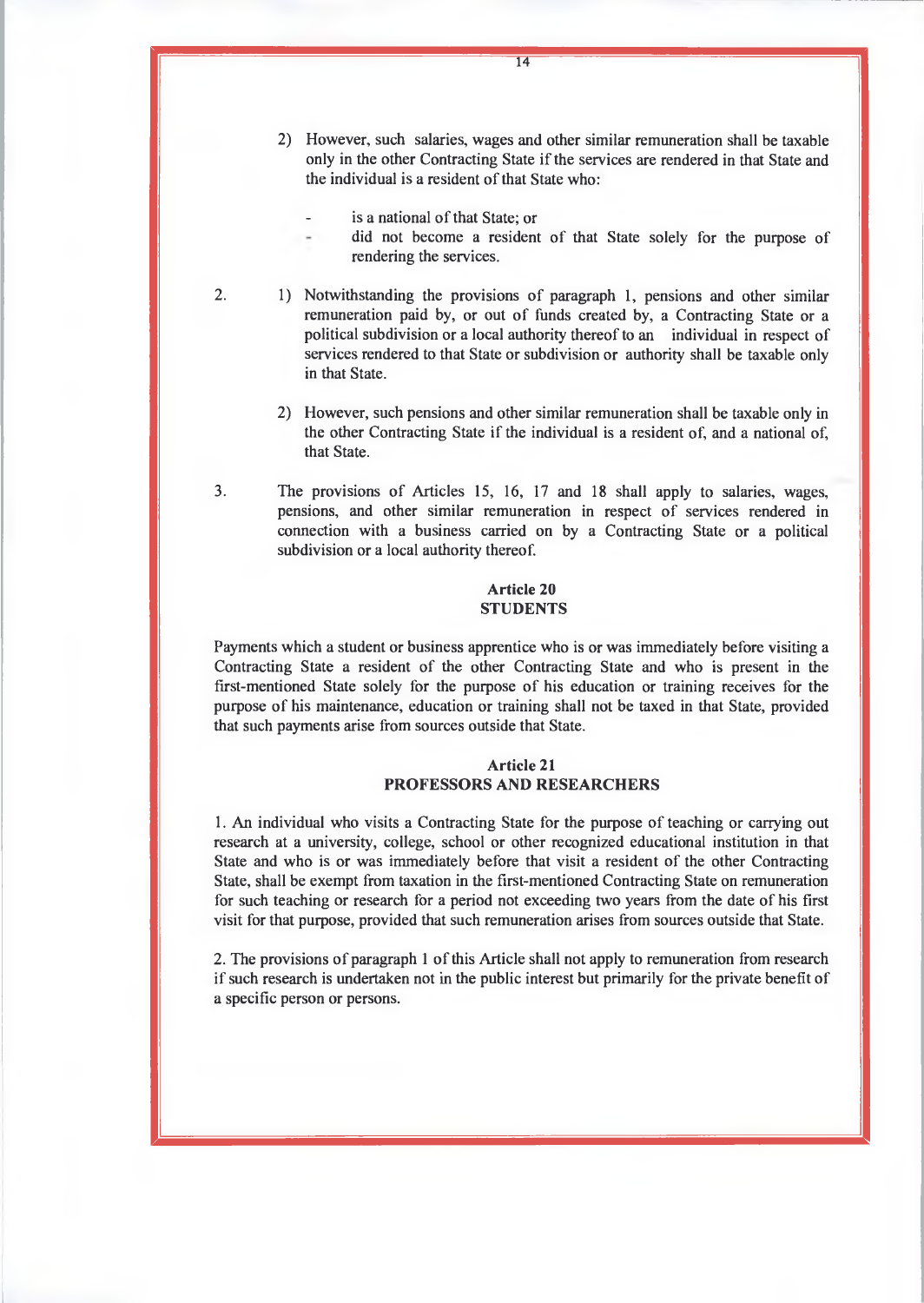as a deduction from the tax on the capital of that resident, an amount equal to the capital tax paid in Luxembourg.

Such deduction in either case shall not, however, exceed that part of the income tax or capital tax, as computed before the deduction is given, which is attributable, as the case may be, to the income or the capital which may be taxed in Luxembourg.

- 2) Where in accordance with any provision of the Convention income derived or capital owned by a resident of Serbia is exempt from tax in Serbia, Serbia may nevertheless, in calculating the amount of tax on the remaining income or capital of such resident, take into account the exempted income or capital.
- 2. In Luxembourg, subject to the provisions of the law of Luxembourg regarding the elimination of double taxation which shall not affect the general principle hereof, double taxation shall be eliminated as follows:
	- 1) Where a resident of Luxembourg derives income or owns capital which, in accordance with the provisions of this Convention, may be taxed in Serbia, Luxembourg shall, subject to the provisions of subparagraphs 2) and 3), exempt such income or capital from tax, but may, in order to calculate the amount of tax on the remaining income or capital of the resident, apply the same rates of tax as if the income or capital had not been exempted.
	- 2) Where a resident of Luxembourg derives income which, in accordance with the provisions of Articles 10, 11, 12 and 17 may be taxed in Serbia, Luxembourg shall allow as a deduction from the income tax on individuals or from the corporation tax of that resident an amount equal to the tax paid in Serbia. Such deduction shall not, however, exceed that part of the tax, as computed before the deduction is given, which is attributable to such items of income derived from Serbia.
	- 3) The provisions of subparagraph 1) shall not apply to income derived or capital owned by a resident of Luxembourg where Serbia applies the provisions of this Convention to exempt such income or capital from tax or applies the provisions of paragraph 2 of Article 10, 11 or 12 to such income.

# **Article 25 NON-DISCRIMINATION**

1. Nationals of a Contracting State shall not be subjected in the other Contracting State to any taxation or any requirement connected therewith, which is other or more burdensome than the taxation and connected requirements to which nationals of that other State in the same circumstances, in particular with respect to residence, are or may be subjected. This provision shall, notwithstanding the provisions of Article 1, also apply to persons who are not residents of one or both of the Contracting States.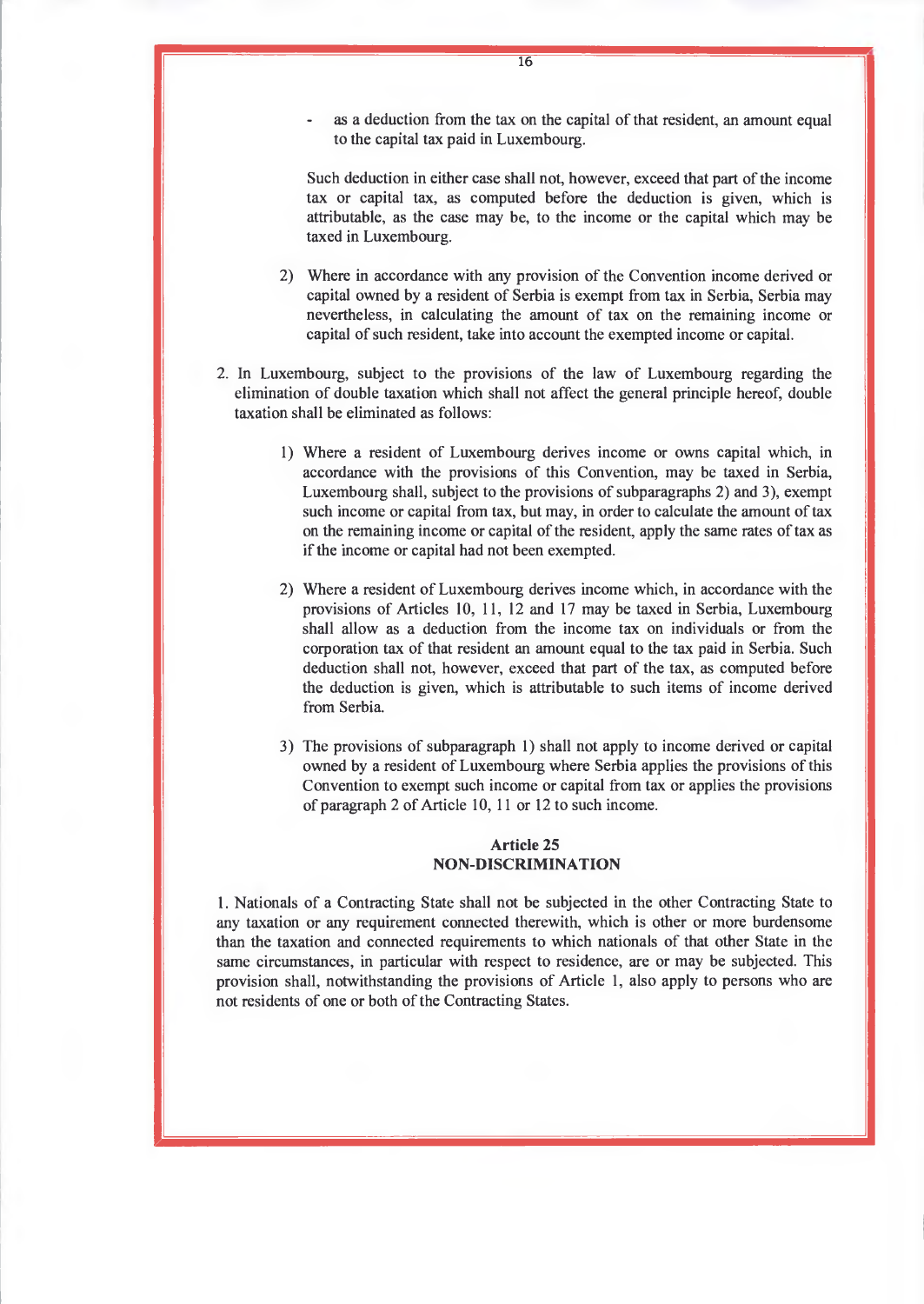2. The taxation on a permanent establishment which an enterprise of a Contracting State has in the other Contracting State shall not be less favourably levied in that other State than the taxation levied on enterprises of that other State carrying on the same activities. This provision shall not be construed as obliging a Contracting State to grant to residents of the other Contracting State any personal allowances, reliefs and reductions for taxation purposes on account of civil status or family responsibilities which it grants to its own residents.

3. Except where the provisions of paragraph 1 of Article 9, paragraph 7 of Article 11, or paragraph 6 of Article 12, apply, interest, royalties and other disbursements paid by an enterprise of a Contracting State to a resident of the other Contracting State shall, for the purpose of determining the taxable profits of such enterprise, be deductible under the same conditions as if they had been paid to a resident of the first-mentioned State. Similarly, any debts of an enterprise of a Contracting State to a resident of the other Contracting State shall, for the purpose of deterrnining the taxable capital of such enterprise, be deductible under the same conditions as if they had been contracted to a resident of the first-mentioned State.

4. Enterprises of a Contracting State, the capital of which is wholly or partly owned or controlled, directly or indirectly, by one or more residents of the other Contracting State, shall not be subjected in the first-mentioned State to any taxation or any requirement connected therewith which is other or more burdensome than the taxation and connected requirements to which other similar enterprises of the first-mentioned State are or may be subjected.

5. The provisions of this Article shall, notwithstanding the provisions of Article 2, apply to taxes of every kind and description.

## **Article 26 MUTUAL AGREEMENT PROCEDURE**

1. Where a person considers that the actions of one or both of the Contracting States result or will result for him in taxation not in accordance with the provisions of this Convention, he may, irrespective of the remedies provided by the domestic law of those States, present his case to the competent authority of the Contracting State of which he is a resident or, if his case comes under paragraph 1 of Article 25, to that of the Contracting State of which he is a national. The case must be presented within three years from the first notification of the action resulting in taxation not in accordance with the provisions of the Convention.

2. The competent authority shall endeavour, if the objection appears to it to be justified and if it is not itself able to arrive at a satisfactory solution, to resolve the case by mutual agreement with the competent authority of the other Contracting State, with a view to the avoidance of taxation which is not in accordance with the Convention. Any agreement reached shall be implemented notwithstanding any time limits in the domestic law of the Contracting States.

3. The competent authorities of the Contracting States shall endeavour to resolve by mutual agreement any difficulties or doubts arising as to the interpretation or application of the Convention. They may also consult together for the elimination of double taxation in cases not provided for in the Convention.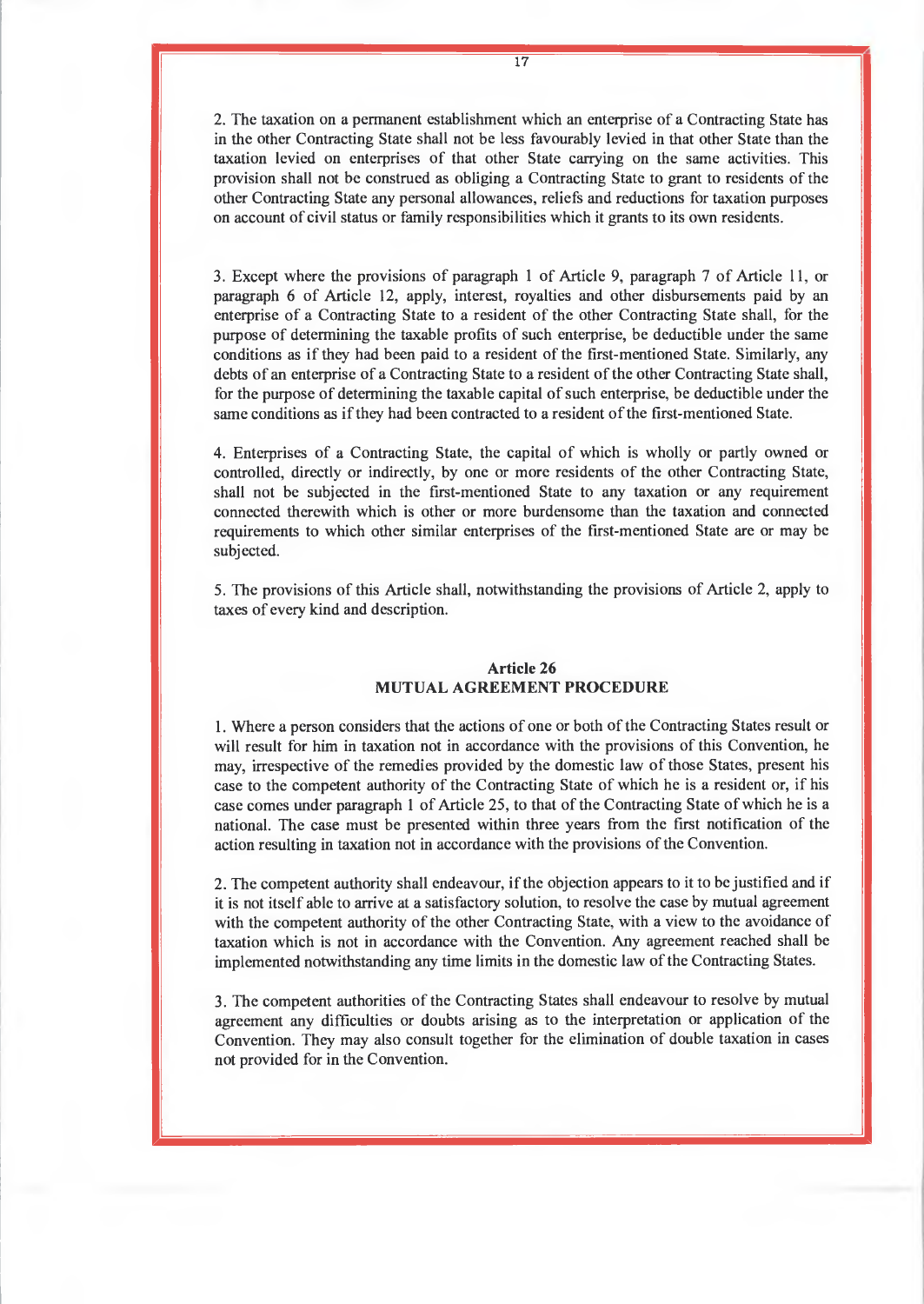4. The competent authorities of the Contracting States may communicate with each other directly, including through a joint commission consisting of themselves or their representatives, for the purpose of reaching an agreement in the sense of the preceding paragraphs.

#### **Article 27 EXCHANGE OF INFORMATION**

1. The competent authorities of the Contracting States shall exchange such information as is foreseeably relevant for carrying out the provisions of this Convention or to the administration or enforcement of the domestic laws concerning taxes of every kind and description imposed on behalf of the Contracting States, or of their political subdivisions or local authorities, insofar as the taxation thereunder is not contrary to the Convention. The exchange of information is not restricted by Articles 1 and 2.

2. Any information received under paragraph 1 by a Contracting State shall be treated as secret in the same manner as information obtained under the domestic laws of that State and shall be disclosed only to persons or authorities (including courts and administrative bodies) concerned with the assessment or collection of, the enforcement or prosecution in respect of, the determination of appeals in relation to the taxes referred to in paragraph 1, or the oversight of the above. Such persons or authorities shall use the information only for such purposes. They may disclose the information in public court proceedings or in judicial decisions.

3. In no case shall the provisions of paragraphs 1 and 2 be construed so as to impose on a Contracting State the obligation:

- 1) to carry out administrative measures at variance with the laws and administrative practice of that or of the other Contracting State;
- 2) to supply information which is not obtainable under the laws or in the normal course of the administration of that or of the other Contracting State;
- 3) to supply information which would disclose any trade, business, industrial, commercial or professional secret or trade process, or information the disclosure of which would be contrary to public policy (ordre public).

4. If information is requested by a Contracting State in accordance with this Article, the other Contracting State shall use its information gathering measures to obtain the requested information, even though that other State may not need such information for its own tax purposes. The obligation contained in the preceding sentence is subject to the limitations of paragraph 3 but in no case shall such limitations be construed to permit a Contracting State to decline to supply information solely because it has no domestic interest in such information.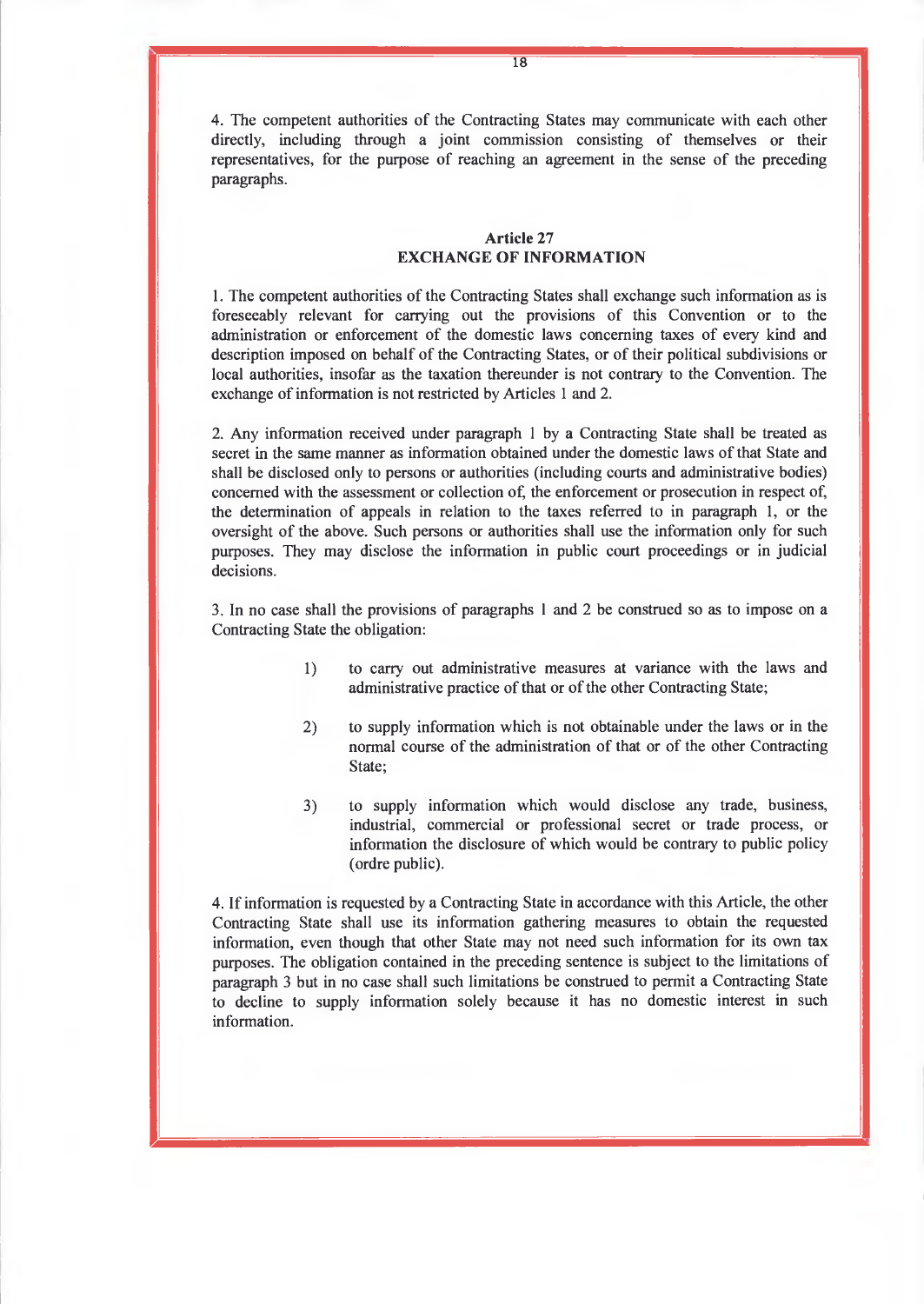5. In no case shall the provisions of paragraph 3 be construed to permit a Contracting State to decline to supply information solely because the information is held by a bank, other financial institution, nominee or person acting in an agency or a fiduciary capacity or because it relates to ownership interests in a person.

#### **Article 28 MEMBERS OF DIPLOMATIC MISSIONS AND CONSULAR POSTS**

Nothing in this Convention shall affect the fiscal privileges of members of diplomatic missions or consular posts under the general rules of international law or under the provisions of special agreements.

#### **Article 29 ENTRY INTO FORCE**

1. The Contracting States shall notify each other in writing, through diplomatic channels, that the procedures required by their domestic laws for the entry into force of this Convention have been complied with.

2. This Convention shall enter into force on the date of the later of these notifications and its provisions shall have effect:

| 1) in Luxembourg: |                                         |  |  | - in respect of taxes withheld at source, to |  |  |  |
|-------------------|-----------------------------------------|--|--|----------------------------------------------|--|--|--|
|                   |                                         |  |  | income derived on or after 1 January of the  |  |  |  |
|                   |                                         |  |  | calendar year next following the year in     |  |  |  |
|                   | which the Convention enters into force; |  |  |                                              |  |  |  |
|                   |                                         |  |  |                                              |  |  |  |

- in respect of other taxes on income, and taxes on capital, to taxes chargeable for any taxable year beginning on or after 1 January of the calendar year next following the year in which the Convention enters into force;

in respect of the taxes on income derived and the taxes on capital owned in each fiscal year beginning on or after the first day of January in the calendar year next following the year in which the Convention enters into force.

## **Article 30 TERMINATION**

2) in Serbia:

This Convention shall remain in force until terminated by a Contracting State. Either Contracting State may terminate the Convention, through diplomatic channels, by giving written notice of termination at least six months before the end of any calendar year after the fifth year from the date of entry into force of this Convention. In such event, this Convention shall cease to have effect: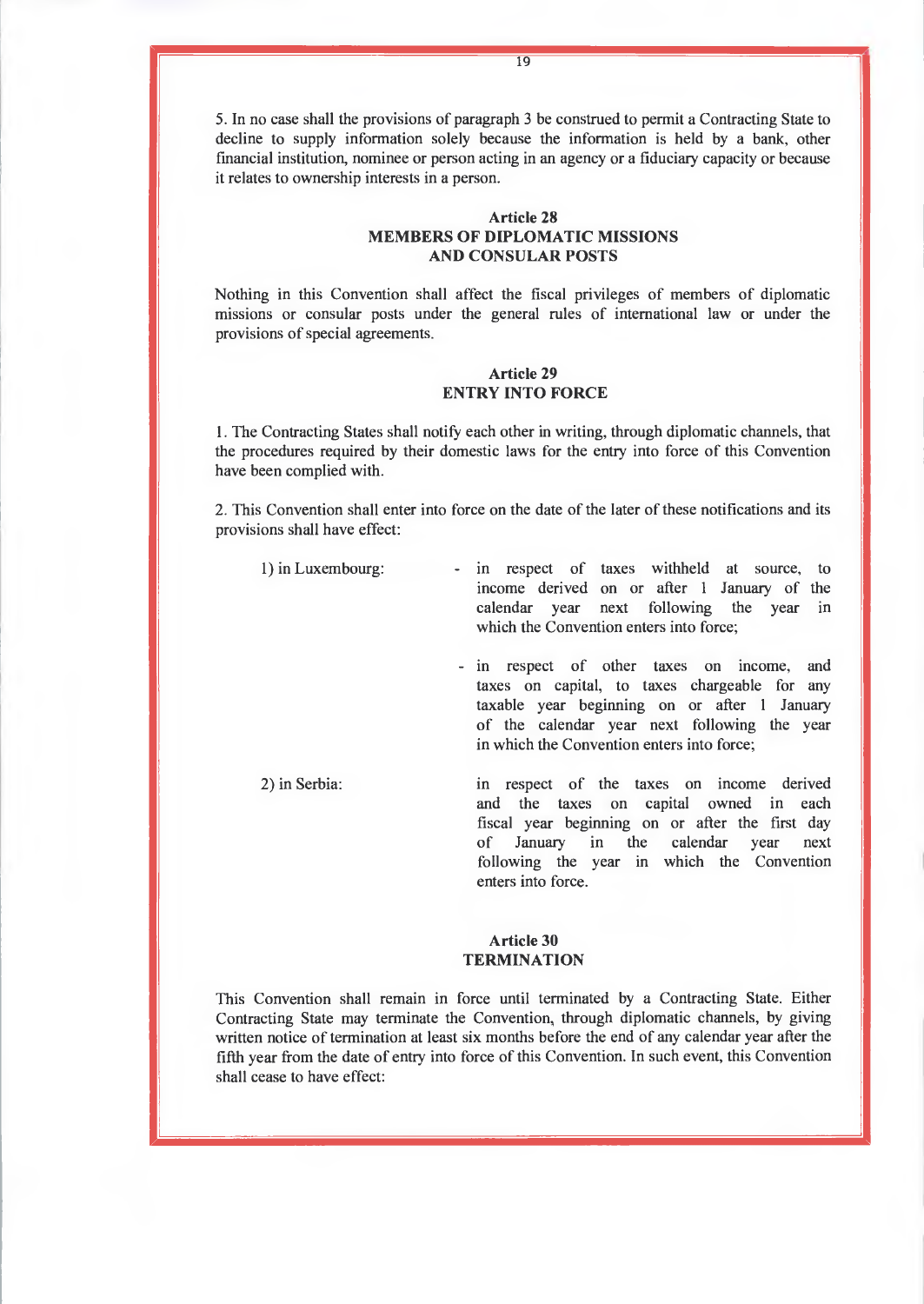1) in Luxembourg: - in respect of taxes withheld at source, to income derived on or after 1 January of the calendar year next following the year in which the notice is given; in respect of other taxes on income, and taxes on capital, to taxes chargeable for any taxable year beginning on or after 1 January of the calendar year next following the year in which the notice is given; 2) in Serbia: in respect of the taxes on income derived and the taxes on capital owned in each fiscal year

IN WITNESS whereof the undersigned, duly authorized thereto, have signed this Convention.

given.

DONE at Luxembourg this 15th day of December 2015 in two originals, in the French, Serbian and English languages, both originals being equally authentic. In case of any divergence of interpretation, the English text shall prevail.

FOR THE GRAND DUCHY OF LUXEMBOURG

FOR THE REPUBLIC OF SERBIA

beginning on or after the first day of January in the calendar year next following the year in which the notice of termination has been

,. .. ... Dew

20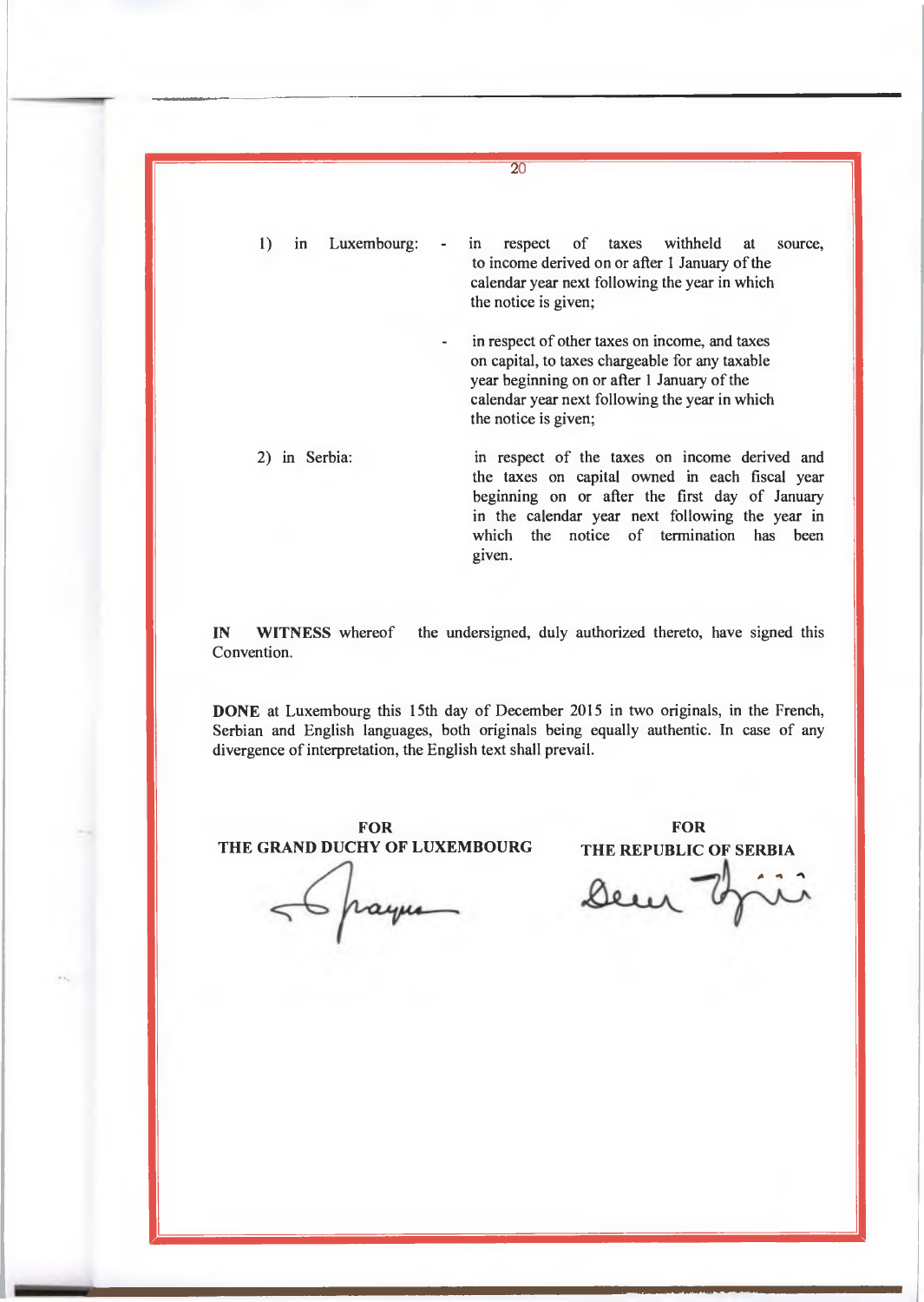#### **PROTOCOL**

At the moment of signing the Convention between the Grand Duchy of Luxembourg and the Republic of Serbia for the avoidance of double taxation with respect to taxes on income and capital (hereinafter referred to as "Convention"), the undersigned have agreed upon the following provisions, which shall form an integral part of the Convention:

# **1. With reference to Article 4:**

For the purposes of the first sentence of paragraph 1 of Article 4, it is understood that the term "resident of a Contracting State" also includes a fiscally non-transparent person (including a collective investment vehicle) that is established in that State according to its laws even in the case where the income of that person is taxed at a zero rate in that State or is exempt from tax there.

#### **2. With reference to paragraph 2 of Articles 11 and 12:**

If after the signature of this Convention, Serbia signs a Convention for the avoidance of double taxation with respect to taxes on income and on capital with a third State which is a member of the European Union and that Convention contains lower rates, than the rates provided for in this Convention, Serbia will be prepared to start negotiations with Luxembourg for the revision of the rates provided for in this Convention.

#### **3. With reference to Article** 27:

The competent authority of the requesting State shall provide the following information to the competent authority of the requested State when making a request for information under the Convention to demonstrate the foreseeable relevance of the information to the request:

- I) the identity of the person under examination or investigation;
- 2) a statement of the information sought including its nature and the form in which the requesting State wishes to receive the information from the requested State;
- 3) the tax purpose for which the information is sought;
- 4) grounds for believing that the information requested is held in the requested State or is in the possession or control of a person within the jurisdiction of the requested State;
- 5) to the extent known the name and address of any person believed to be in possession of the requested information;
- 6) a statement that the requesting State has pursued all means available in its own territory to obtain the information, except those that would give rise to disproportionate difficulties.